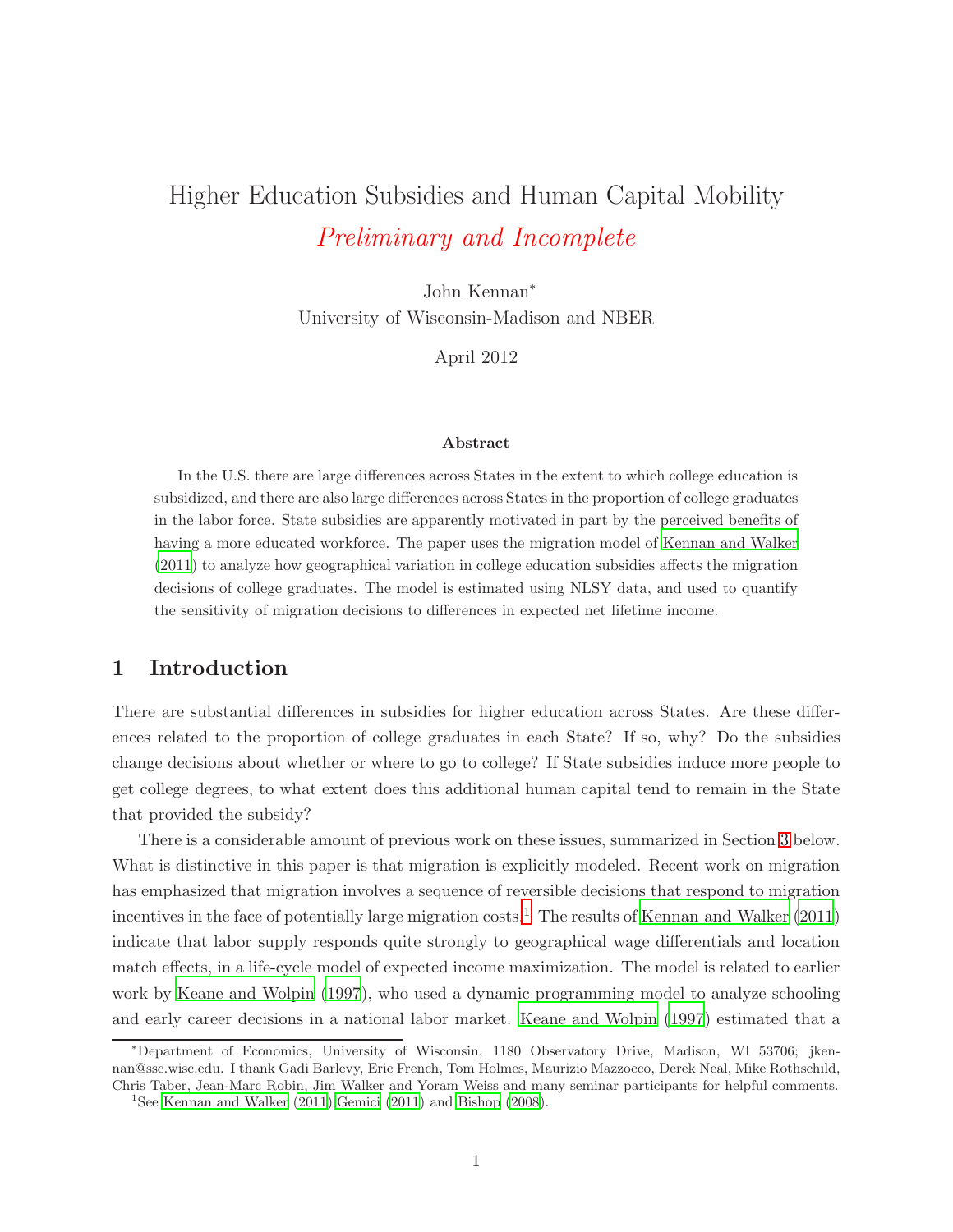<span id="page-1-0"></span>

Figure 1: Birth and Work Locations of College Graduates, 2000

\$2000 tuition subsidy would increase college graduation rates by 8.4%. This suggests that variation in tuition rates across States should have big effects on schooling decisions.

This paper considers these effects in a dynamic programming model that allows for migration both before and after acquiring a college degree. In the absence of moving costs, the optimal policy for someone who decides to go to college is to move to the location that provides the cheapest education, and subsequently move to the labor market that pays the highest wage. At the other extreme, if moving costs are very high, the economic incentive to go to college depends only on the local wage premium for college graduates, and estimates based on the idea of a national labor market are likely to be quite misleading. Thus it is natural to consider college choices and migration jointly in a model that allows for geographical variation in both the costs and benefits of a college degree.

## 2 Geographical Distribution of College Graduates

There are surprisingly big differences across States in the proportion of college graduates who are born in each State, and in the proportion of college graduates among those working in the State. Figure [1](#page-1-0) shows the distribution of college graduates aged 25-50 in the 2000 Census, as a proportion of the number of people in this age group working in each State, and as a proportion of the number of workers in this age group who were born in each State. For example, someone who was born in New York is almost twice as likely to be a college graduate as someone born in Kentucky, and someone working in Massachusetts is twice as likely to be a college graduate as someone working in Nevada. Generally, the proportion of college graduates is high in the Northeast, and low in the South.

There are also big differences in the proportion of college graduates who stay in the State where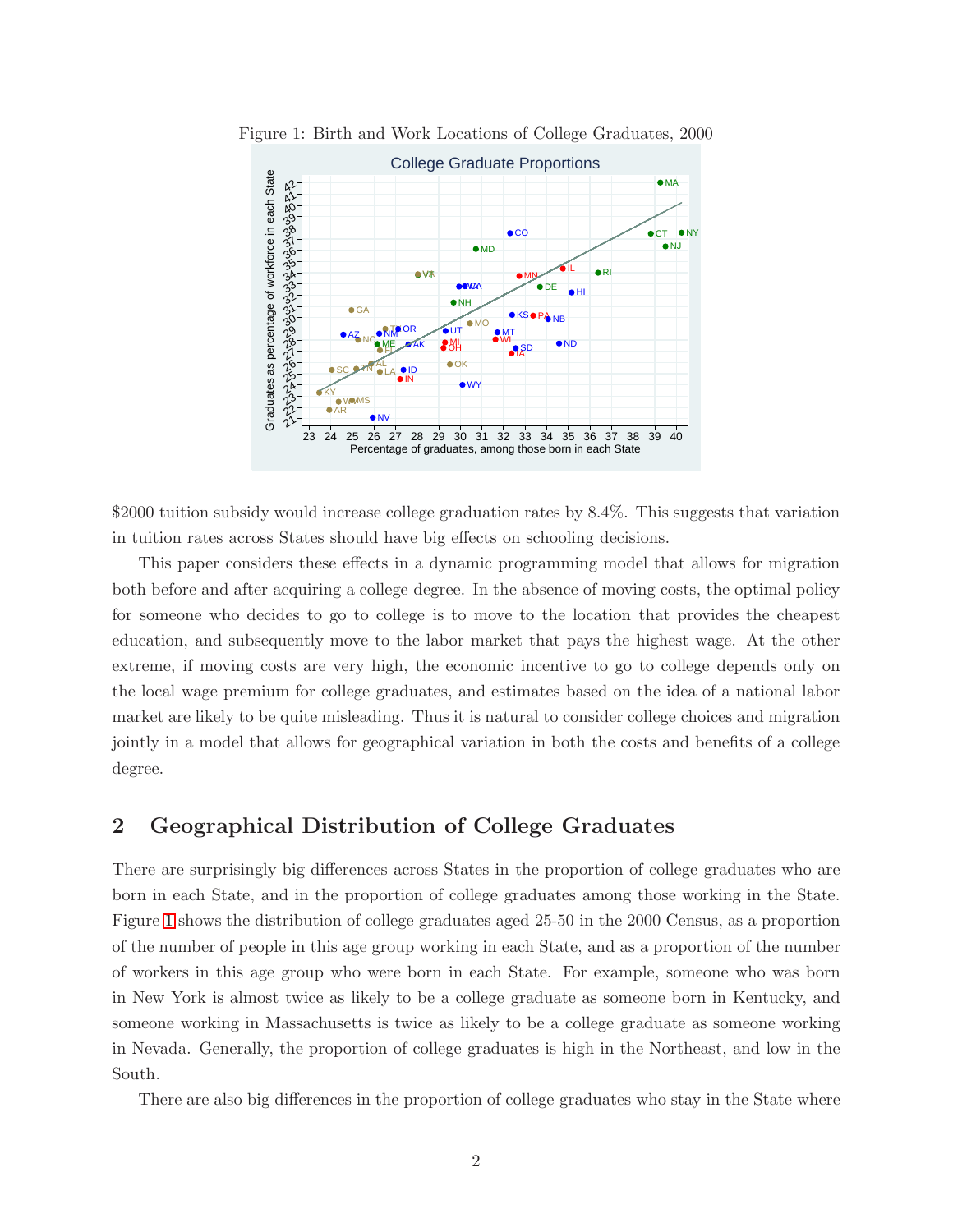

<span id="page-2-0"></span>Figure 2: Migration Rates of College Graduates, 2000

they were born. Figure [2](#page-2-0) shows the proportion of college graduates who work in their birth State. On average, about 45% of all college graduates aged 25-50 work in the State where they were born, but this figure is above 65% for Texas and California, and it is below 25% for Alaksa and Wyoming.

States spend substantial amounts of money on higher education, and there are large and persistent differences in these expenditures across States. Figure [3](#page-3-0) shows the variation in (nominal) per capita expenditures across States in 1991 and 2004, using data from the Census of Governments.

The magnitude of these expenditures suggests that a more highly educated workforce is a major goal of State economic policies, perhaps because of human capital externalities. Thus it is natural to ask whether differences in higher education expenditures help explain the differences in labor force outcomes shown in Figures [1](#page-1-0) and [2.](#page-2-0) Figure [4](#page-3-1) plots expenditure per student of college age against the proportion of college graduates among those born in each State. There are big variations across States in each of these variables, but these variations are essentially unrelated.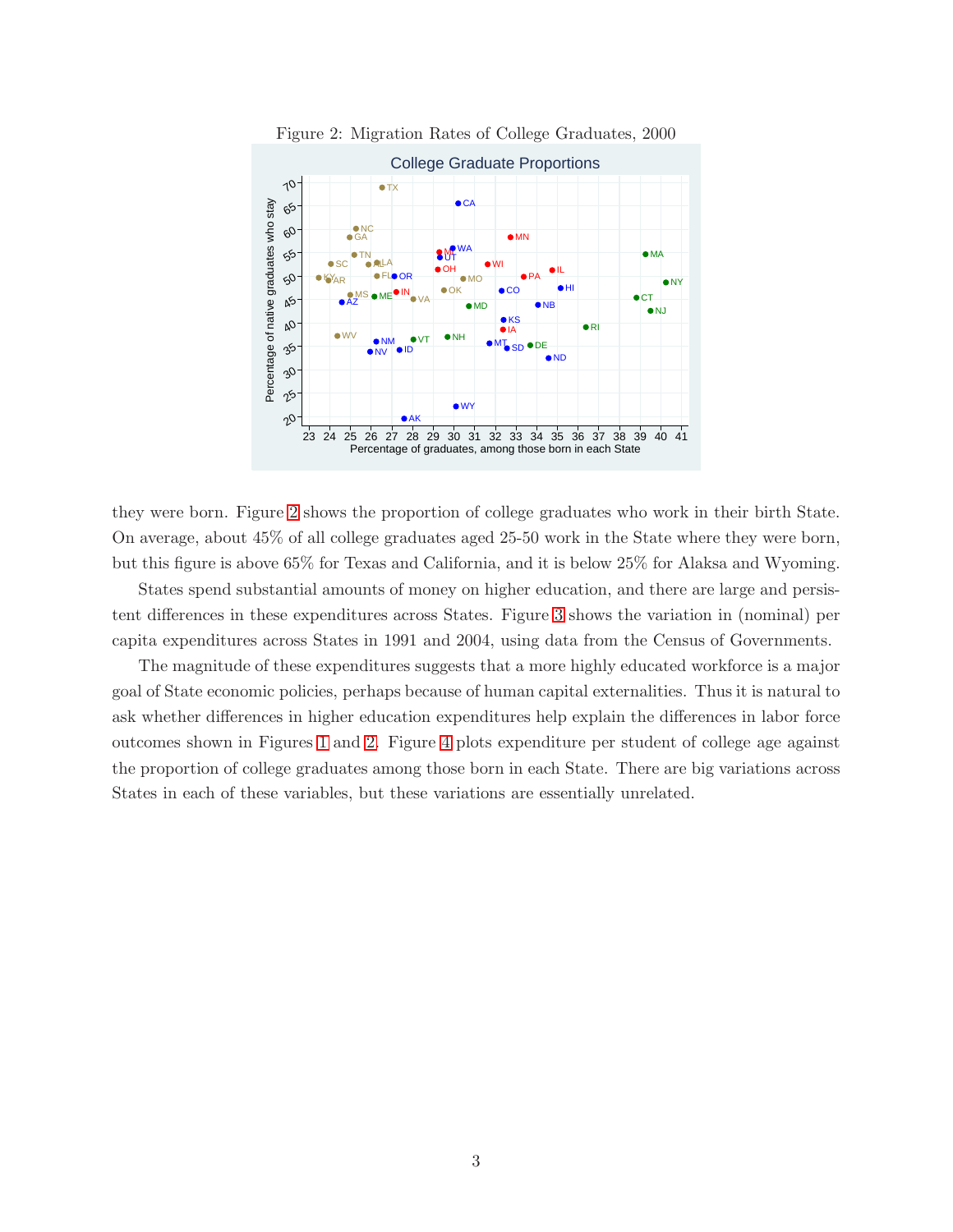

<span id="page-3-0"></span>Figure 3: Higher Education Expenditures

Figure 4: Higher Education Expenditures and Human Capital Distribution

<span id="page-3-1"></span>

#### 2.1 Tuition Differences

State expenditure on higher education provides a very broad measure of the variation in subsidies, and it might be argued that a more direct measure of college costs might be more relevant. Resident and nonresident tuition rates in 2008-09 by State are shown in Figure [5,](#page-4-0) and the relationship between (resident) tuition and the proportion of college graduates is shown in Figure [6.](#page-4-1)<sup>[2](#page-3-2)</sup> Again, there are big differences in tuition rates across States, but no indication that these differences affect college completion rates.

<span id="page-3-2"></span><sup>2</sup> See http://www.hecb.wa.gov/research/issues/documents/TAB6.TuitionandFees2008-09Report-FINAL.pdf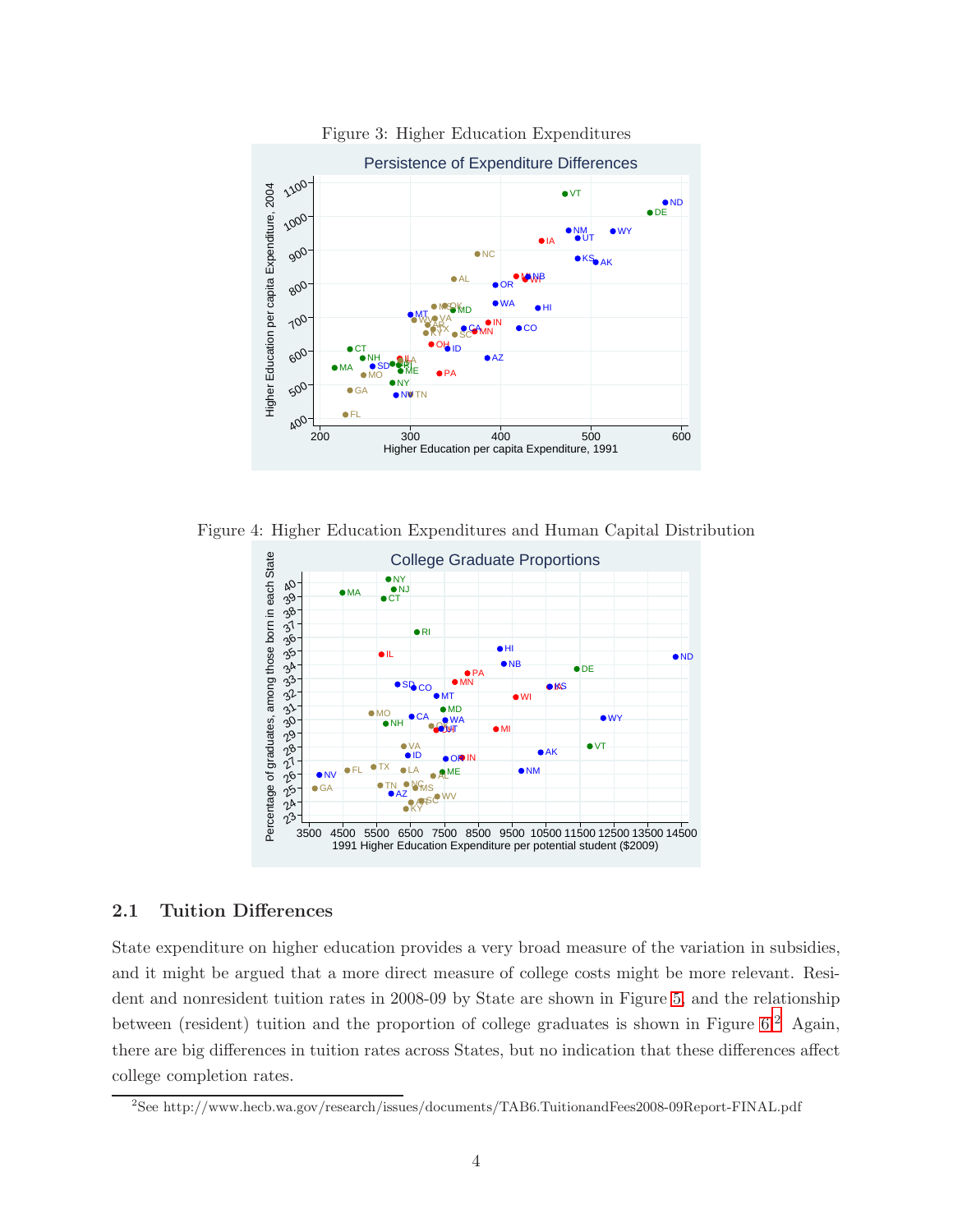

<span id="page-4-0"></span>Figure 5: Higher Education Expenditures

<span id="page-4-1"></span>



A common assumption in the literature on the relationship between college enrollment and cost is that the relevant measure of tuition is the in-state tuition level, given that most students attend college in their home State. This is a crude approximation. On average, 23% of college freshmen in 2006 enrolled in an out of State college [\(U. S. Department of Education \(2008](#page-22-2))). Moreover, this proportion varies greatly across States, as shown in Figure [7.](#page-5-0) At one extreme, the proportion of both imported and exported students was around 10% for California and Texas, which between them accounted for about 18% of all freshmen in the country.[3](#page-4-2) At the other extreme, most of the

<span id="page-4-2"></span> $3$ Here the proportion of imported students is the number of nonresident students as a fraction of total enrollments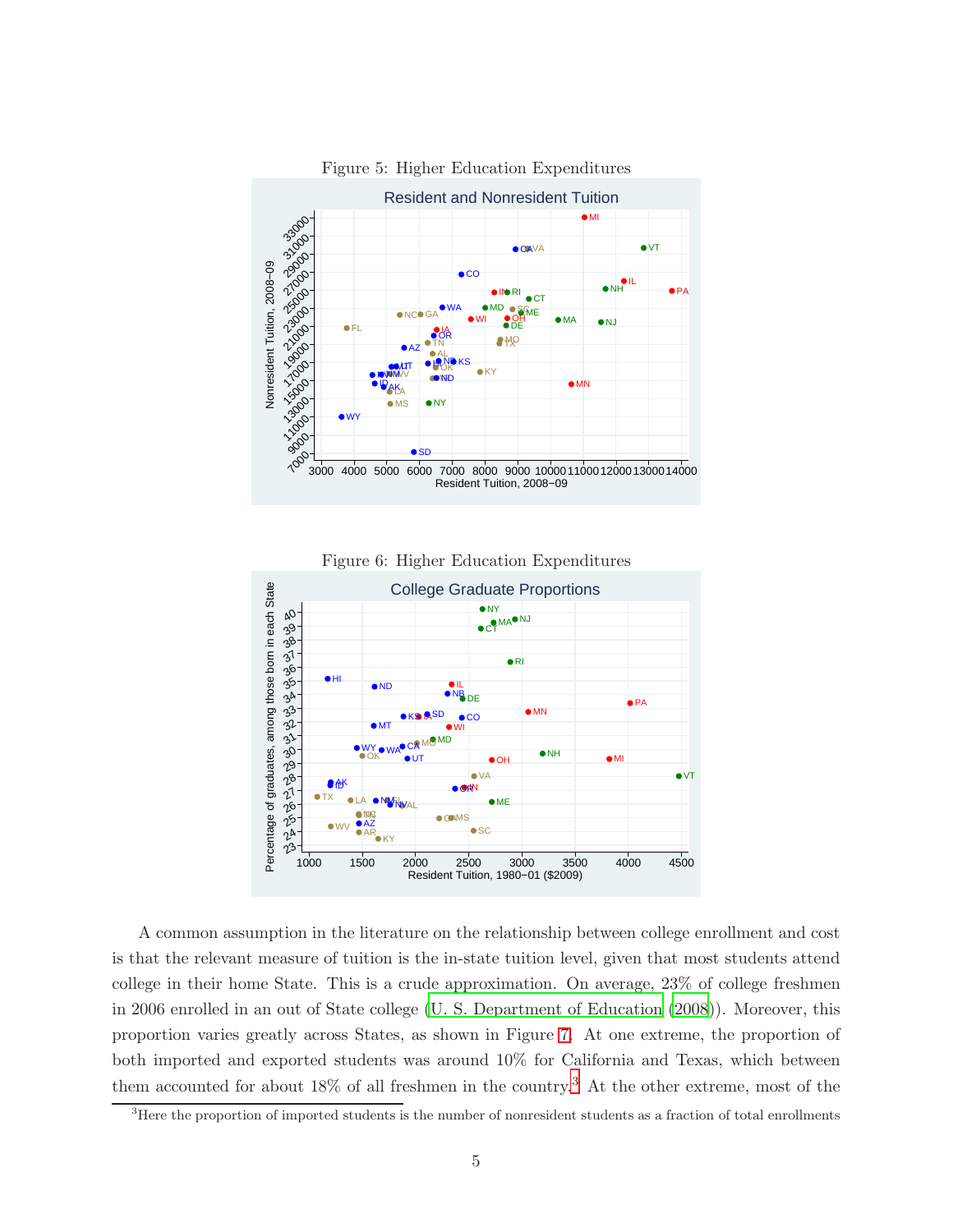

<span id="page-5-0"></span>Figure 7: Migration of College Students

freshmen in Vermont were not from Vermont, while most students from Vermont were not studying in Vermont.

#### 2.2 Intergenerational Relationships

One possible explanation for the differences in the proportion of college graduates across States is that there are similar differences across States in the proportion of college graduates in the parents' generation, and there is a strong relationship between the education levels of parents and children. Of course this "explanation" merely shifts the question to the previous generation, but it is still of interest to know whether parental education is enough to account for the observed differences in college choices.

Figure [8](#page-6-1) plots the proportion of college graduates by State of birth for men aged 30-45 in the 2000 Census against the proportion of college graduates among the fathers of these men, by State of residence in the 1970 Census. As one might expect, these proportions are quite strongly related: the regression coefficient is about .78, and the  $R^2$  is about .[4](#page-5-1)5.<sup>4</sup> The figure includes a 45°line, showing a substantial increase in the proportion of graduates from one generation to the next, and a regression line, showing that there is still plenty of inter-State variation in college graduation rates, even after controlling for the proportion of fathers who are college graduates.<sup>[5](#page-5-2)</sup>

in the State, while the proportion of exported students is the number of students from this State attending college out of state, as a proportion of all students from this State.

<span id="page-5-1"></span><sup>4</sup>The inclusion of mothers' education levels or of the proportion of fathers who attended college adds almost nothing to this regression.

<span id="page-5-2"></span> ${}^{5}$ The interstate differences in the proportions of college graduates in the 1970 Census are determined to a substantial extent by differences in the proportions of high school graduates. For example, 71% of white parents living in Kansas had graduated high school, while in Kentucky only 42% of white parents had graduated high school. In the country as a whole, 23% of the white parents had some college (including college graduates); the figures for Kansas and Kentucky were 26% and 17% . Thus the proportion of high school graduates going to college was actually slightly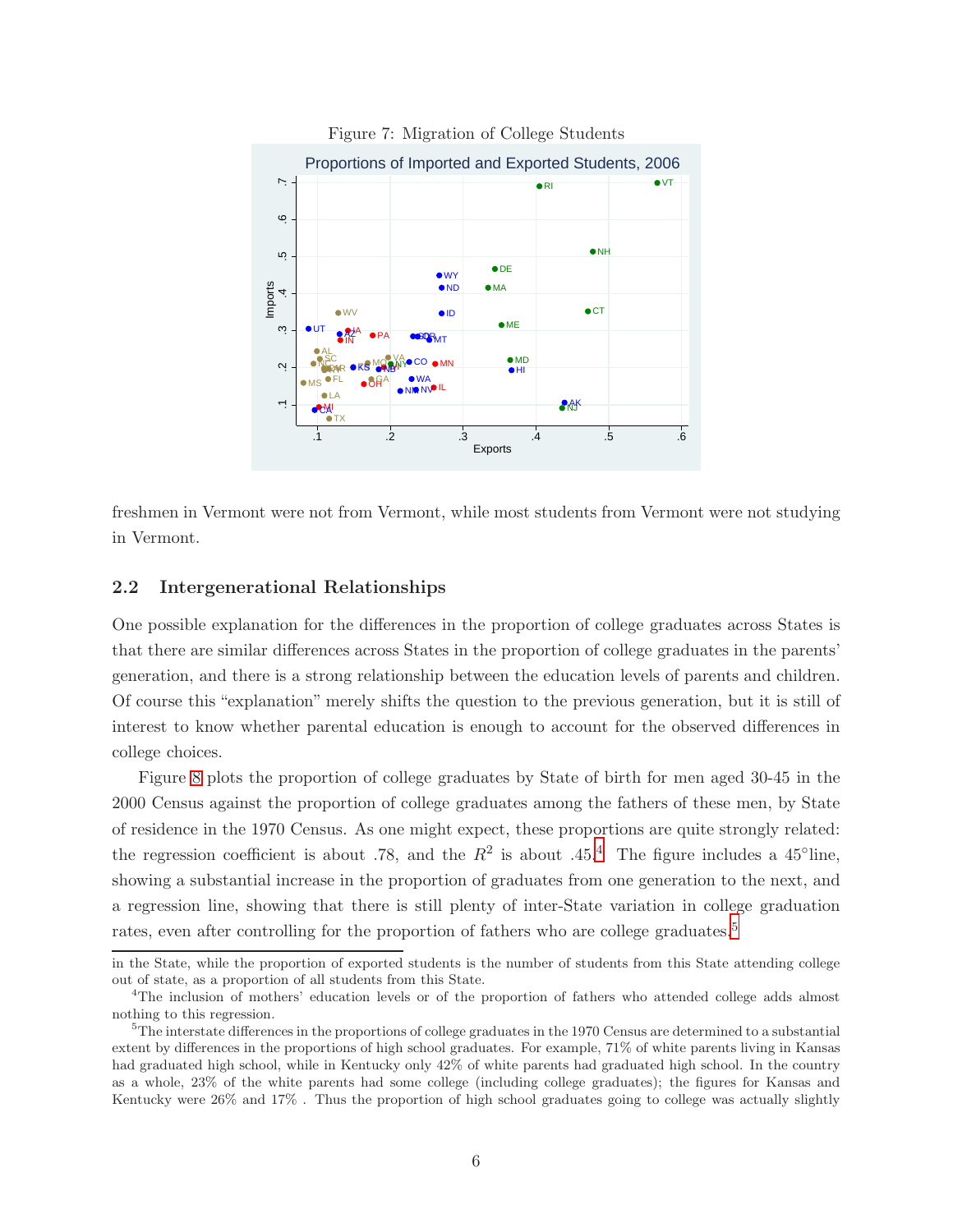

<span id="page-6-1"></span>Figure 8: Intergenerational Relationships

## <span id="page-6-0"></span>3 Related Literature

The literature on the effects of State differences in college tuition levels is summarized by [Kane](#page-21-2) [\(2006](#page-21-2), [2007\)](#page-21-3). The "consensus" view is that these effects are substantial – that a \$1,000 reduction in tuition increases college enrollment by something like 5%. Of course a major concern is that the variation in tuition levels across States is not randomly assigned, and there may well be important omitted variables that are correlated with tuition levels.[6](#page-6-2) There is no fully satisfactory way to deal with this problem. One approach is to use large changes in the net cost of going to college induced by interventions such as the introduction of the Georgia Hope Scholarship, as in [Dynarski](#page-21-4) [\(2000](#page-21-4)), or the elimination of college subsidies for children of disabled or deceased parents, as in [Dynarski \(2003](#page-21-5)), or the introduction of the D.C. Tuition Assistance Grant program, as in [Kane](#page-21-3) [\(2007](#page-21-3)). Broadly speaking, the results of these studies are not too different from the results of studies that use the cross-section variation of tuition levels over States, suggesting that the endogeneity of tuition levels might not be a major problem. A detailed analysis of this issue would involve an analysis of the political economy of higher education subsidies in general, and of tuition levels in particular. For example, a change in the party controlling the State legislature or the governorship might be associated with a change in higher education policies, and the variation induced by such changes might be viewed as plausibly exogenous with respect to college choices, although of course this begs the question of why the political environment changed.

[Card and Lemieux \(2001](#page-21-6)) analyzed changes in college enrollment over the period 1968-1996, using a model of college participation that included tuition levels as one of the explanatory variables. The model includes State fixed effects, and also year fixed effects, so the effect of tuition is identified by differential changes in tuition over time within States – i.e. some States increased their tuition

higher in Kentucky than in Kansas (40.5% vs. 36.9%, the national proportion being 37.5%).

<span id="page-6-2"></span> ${}^{6}$ [Kane \(2006](#page-21-2)) gives the example of California spending a lot on community colleges while also having low tuition.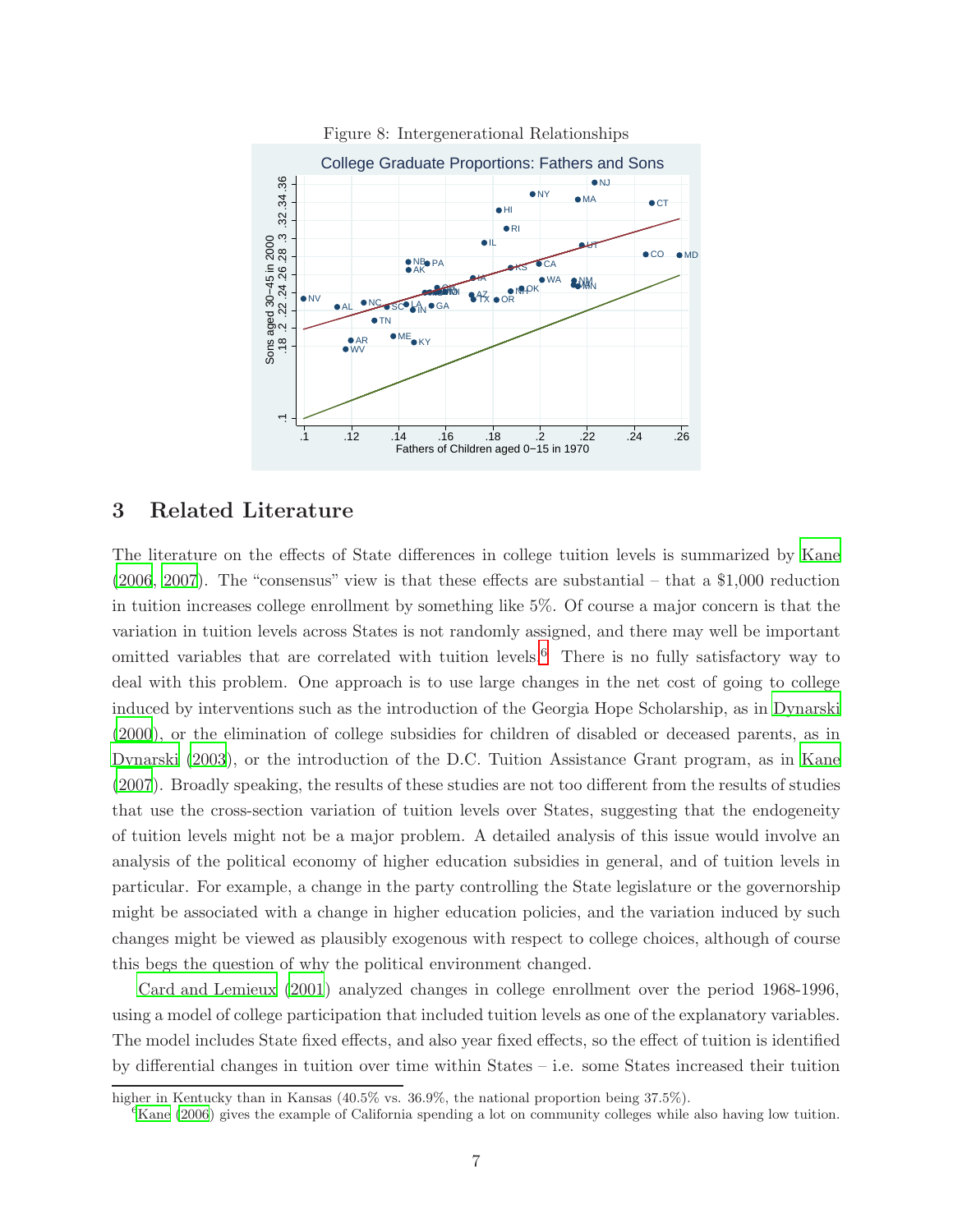levels more or less quickly than others. The estimated effect of tuition is significant, but considerably smaller than the results in the previous literature (which used cross-section data, so that the effect is identified from differences in tuition levels across States at a point in time).

[Card and Krueger \(1992](#page-21-7)) analyzed the effect of school quality using the earnings of men in the 1980 Census, classified according to when they were born, where they were born, and where they worked. An essential feature of this analysis is that the effect of school quality is identified by the presence in the data of people who were born in one State and who worked in another State (within regions, since the model allows for regional effects on the returns to education). This ignores the question of why some people moved and others did not.

[Bound et al. \(2004\)](#page-21-8) and [Groen \(2004](#page-21-9)) sidestep the issue of what causes changes in the number of college graduates in a State, and focus instead on the relationship between the flow of new graduates in a State and the stock of graduates working in that State some time later. They conclude that this relationship is weak, indicating that the scope for State policies designed to affect the educational composition of the labor force is limited.

[Keane and Wolpin \(2001](#page-22-3)) estimated a dynamic programming model of college choices, emphasizing the relationship between parental resources, borrowing constraints, and college enrollment (but with no consideration of spatial differences). A major result is that borrowing contraints are binding, and yet they have little influence on college choice. Instead, borrowing constraints affect consumption and work decisions while in college: if borrowing constraints were relaxed, the same people would choose to go to college, but they would work less and consume more while in school.

[Aghion et al. \(2009\)](#page-21-10) used a set of political instruments is to distinguish between arguably exogenous variation in State expenditures on higher education and variation due to differences in wealth or growth rates across States. The model allows for migration, and it considers both innovation and imitation. Higher education investments affect growth in different ways depending on how close a State is to the "technology frontier". Each State is assigned an index measuring distance to the frontier, based on patent data. In States close to the frontier, the estimated effect of spending on research universities is positive, but the estimated effect is negative for States that are far from the frontier. The model that explains this in terms of a tradeoff between using labor to innovate or to imitate.

# <span id="page-7-0"></span>4 A Life-Cycle Model of Expected Income Maximization

The empirical results in [Kennan and Walker \(2011](#page-22-0)) indicate that high school graduates migrate across States in response to differences in expected income. This section analyzes the college choice and migration decisions of high-school graduates, using the dynamic programming model developed in [Kennan and Walker \(2011](#page-22-0)), applied to panel data from the 1979 cohort of the National Longitudinal Survey of Youth. The aim is to quantify the relationship between college choice and migration decisions, on the one hand, and geographical differences in college costs and expected incomes on the other. The model can be used to analyze the extent to which the distribution of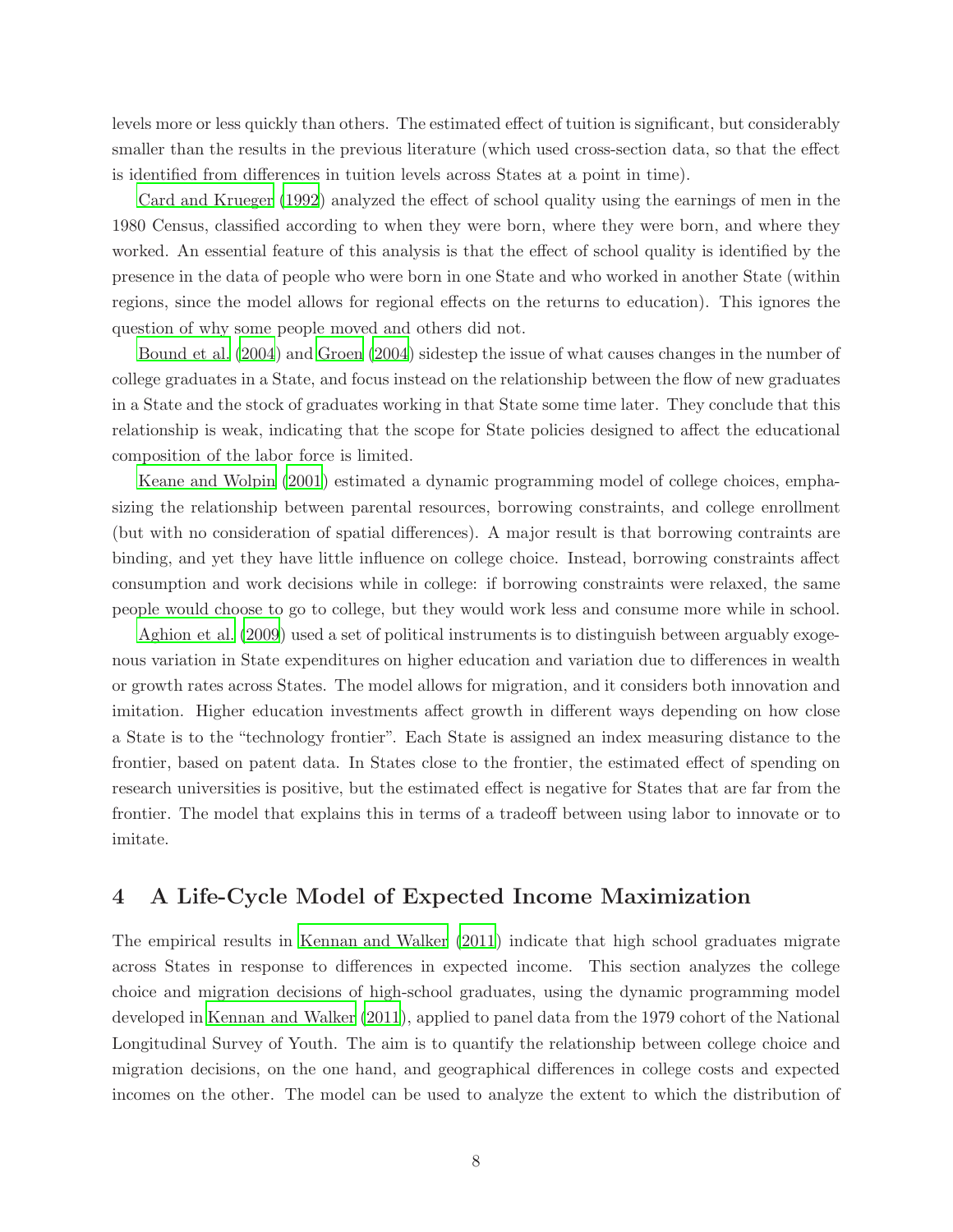human capital across States is influenced by State subsidies for higher education. The basic idea is that people tend to buy their human capital where it is cheap, and move it to where wages are high, but this tendency is substantially affected by moving costs.

Suppose there are J locations, and individual i's income  $y_{ij}$  in location j is a random variable with a known distribution. Migration and college enrollment decisions are made so as to maximize the present value of expected lifetime income.

Let  $x$  be the state vector (which includes the stock of human capital, ability, wage and preference information, current location and age, as discussed below), and let  $a$  be the action vector (the location and college enrollment choices). The utility flow is  $u(x, a) + \zeta_a$ , where  $\zeta_a$  is a random variable that is assumed to be iid across actions and across periods and independent of the state vector. It is assumed that  $\zeta_a$  is drawn from the Type I extreme value distribution. Let  $p(x'|x, a)$ be the transition probability from state x to state  $x'$ , if action a is chosen. The decision problem can be written in recursive form as

$$
V(x,\zeta) = \max_{j} \left( v(x,a) + \zeta_a \right)
$$

where

$$
v(x,a) = u(x,a) + \beta \sum_{x'} p(x'|x,a)\overline{v}(x')
$$

and

$$
\bar{v}(x) = E_{\zeta} V(x, \zeta)
$$

and where  $\beta$  is the discount factor, and  $E_{\zeta}$  denotes the expectation with respect to the distribution of the vector  $\zeta$  with components  $\zeta_a$ . Then, using arguments due to [McFadden \(1973](#page-22-4)) and [Rust](#page-22-5) [\(1994](#page-22-5)), we have

$$
\exp(\bar{v}(x)) = \exp(\bar{\gamma}) \sum_{k=1}^{N_a} \exp(v(x, k))
$$

where  $N_a$  is the number of available actions, and  $\bar{\gamma}$  is the Euler constant. Let  $\rho(x, a)$  be the probability of choosing  $a$ , when the state is  $x$ . Then

$$
\rho(x, a) = \exp(v(x, a) - \overline{v}(x))
$$

The function  $v$  is computed by value function iteration, assuming a finite horizon,  $T$ . Age is included as a state variable, with  $v \equiv 0$  at age  $T + 1$ , so that successive iterations yield the value functions for a person who is getting younger and younger.

#### 4.1 College Choices

In each period, there is a choice of whether to enroll in college. There are three types of college: community colleges, other public colleges and universities, and private colleges. There are also three levels of schooling: high school (12 or 13 years of schooling completed), some college (14 or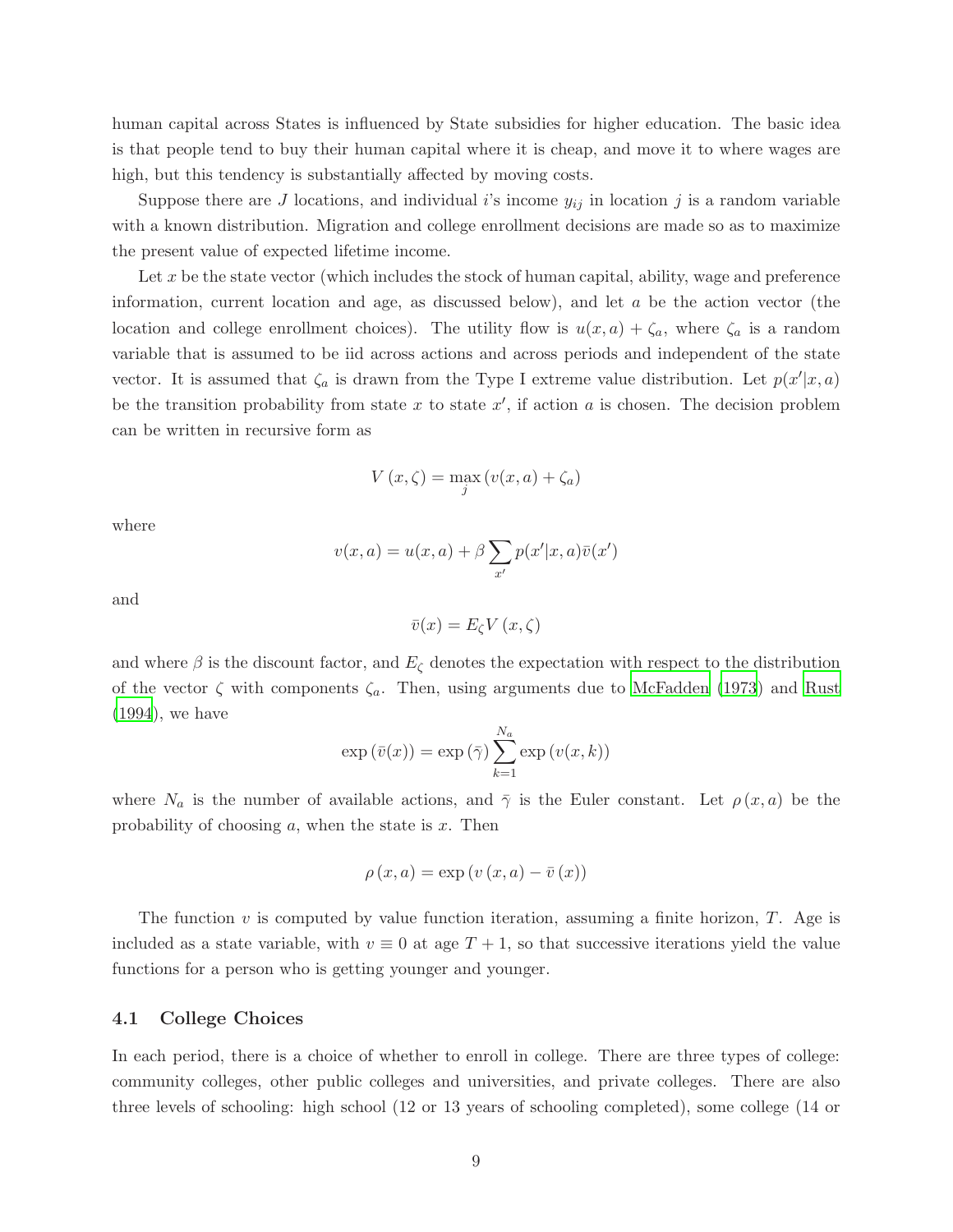15 years) and college graduate (16 years or more). The college types differ with respect to tuition levels, State subsidies, graduation probabilities, and psychic costs and benefits.

#### 4.2 Wages

The wage of individual i in location j at age g in year t is specified as

$$
w_{ij} = \mu_j(e_i) + v_{ij}(e_i) + G(e_i, X_i, g_i) + \varepsilon_{ij}(e) + \eta_i
$$

where e is schooling level,  $\mu_j$  is the mean wage in location j (for each level of schooling), v is a permanent location match effect,  $G(e, X, g)$  represents the effects of observed individual characteristics,  $\eta$  is an individual effect that is fixed across locations, and  $\varepsilon$  is a transient effect. The random variables  $\eta$ , v and  $\varepsilon$  are assumed to be independently and identically distributed across individuals and locations, with mean zero. It is also assumed that the realizations of v and  $\eta$  are seen by the individual (although  $v_{ij}(e_i)$  is seen by individual i only after moving to location j with education level  $e_i$ ).

The function  $G$  is specified as a piecewise-quadratic function of age, with an interaction between ability and education:

$$
G(e, b, g) = \begin{cases} \theta_e b + y_e^* - c_e (g - g_e^*)^2 & g \le g_e^* \\ \theta_e b + y_e^* & g \ge g_e^* \end{cases}
$$

where *b* is measured ability,  $y_e^*$  $e^*$  is the peak wage for education level  $e$ , and  $g^*_e$  $e^*$  is age at the peak. Thus both the shape of the age-earnings profile and the ability premium are specified separately for each level of education, with four parameters to be estimated  $(\theta_e, y_e^*, c_e, \text{ and } g_e^*$  $_{e}^{\ast}).$ 

The relationship between wages and actions is governed by the difference between the quality of the match in the current location, measured by  $G(e, b, g) + \mu_j(e) + \nu_{ij}(e)$ , and the prospect of obtaining a better match in another location or at a higher level of schooling. The other components of wages have no bearing on migration or college choice decisions, since they are added to the wage in the same way no matter what decisions are made.

#### 4.2.1 Stochastic Wage Components

Since the realized value of the location match component  $\nu$  is a state variable, it is convenient to specify this component as a random variable with a discrete distribution, and compute continuation values at the support points of this distribution. For given support points, the best discrete approximation  $\hat{F}$  for any distribution F assigns probabilities so as to equate  $\hat{F}$  with the average value of F over each interval where  $\hat{F}$  is constant. If the support points are variable, they are chosen so that  $\hat{F}$  assigns equal probability to each point.<sup>[7](#page-9-0)</sup> Thus if the distribution of the location match component  $v$  were known, the wage prospects associated with a move to State  $k$  could be

<span id="page-9-0"></span> $7$ See [Kennan \(2006](#page-22-6))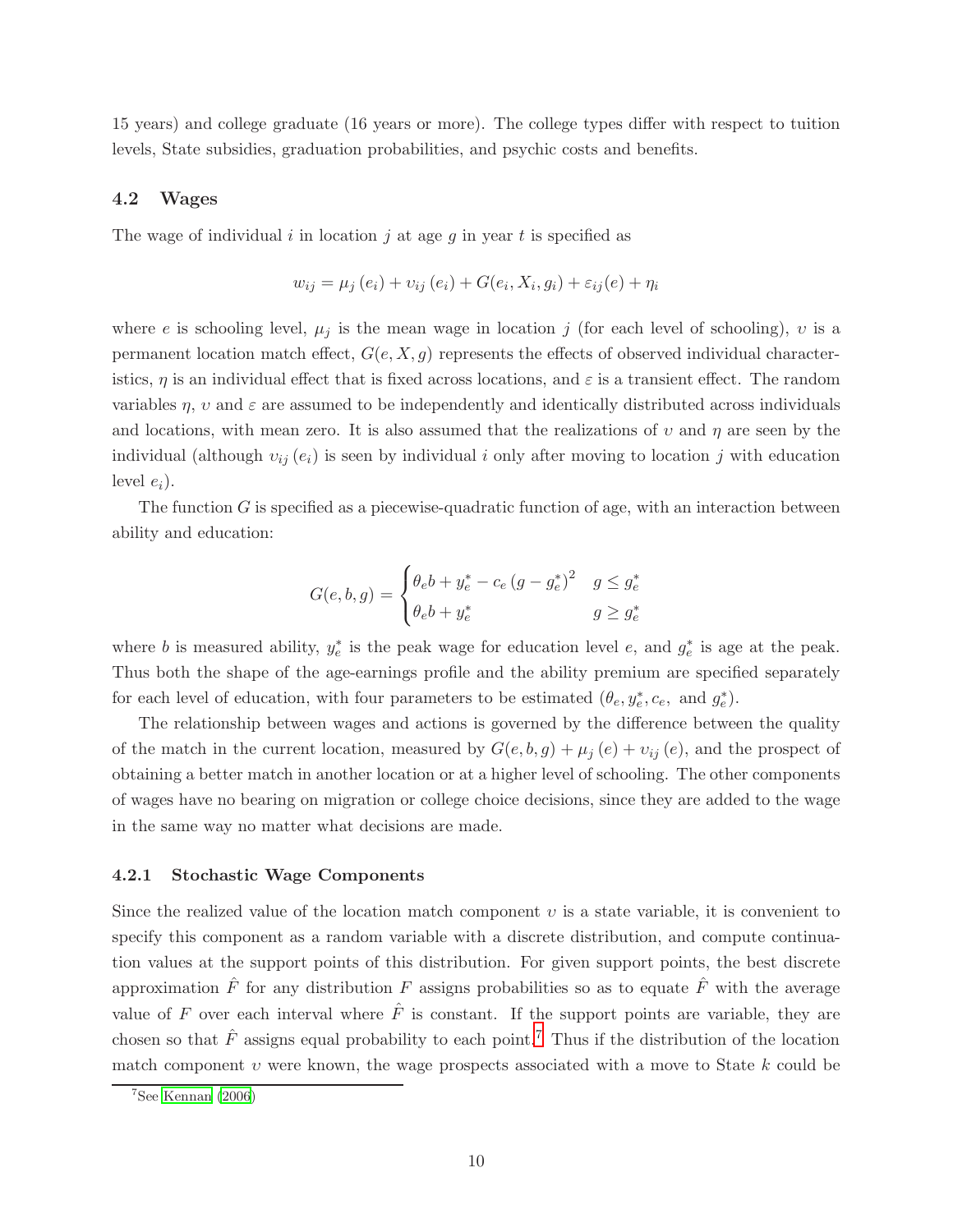represented by an *n*-point distribution with equally weighted support points  $\hat{\mu}_k + \hat{v}(q_r)$ ,  $1 \leq r \leq n$ , where  $\hat{v}(q_r)$  is the  $q_r$  quantile of the distribution of  $v$ , with

$$
q_r = \frac{2r - 1}{2n}
$$

for  $1 \leq r \leq n$ . The distribution of v is in fact not known, but it is assumed to be symmetric around zero. Thus for example with  $n = 3$ , the distribution of  $\mu_j + \nu_{ij}$  in each State for each education level is approximated by a distribution that puts mass  $\frac{1}{3}$  on  $\mu_j$  (the median of the distribution of  $\mu_j + \nu_{ij}$ ), with mass  $\frac{1}{3}$  on  $\mu_j \pm \tau_v$ , where  $\tau_v$  is a parameter to be estimated.

Measured earnings in the NLSY are highly variable, even after controlling for education and ability. Moreover, while some people have earnings histories that are well approximated by a concave age-earnings profile, others have earnings histories that are quite irregular. In other words, the variability of earnings over time is itself quite variable across individuals. It is important to use a wage components model that is flexible enough to fit these data, in order to obtain reasonable inferences about the relationship between measured earnings and the realized values of the location match component. The fixed effect  $\eta$  is assumed to be uniformly and symmetrically distributed around zero, with three points of support, so that there is one parameter to be estimated. The transient component  $\varepsilon$  should be drawn from a continuous distribution that is flexible enough to account for the observed variability of earnings. It is assumed that  $\varepsilon$  is drawn from a zero mean normal distribution with zero mean for each person, with a variance that differs across people. Specifically, person i initially draws  $\sigma_{\varepsilon}(i)$  from a uniform discrete distribution with two support points (which are parameters to be estimated), and subsequently draws  $\varepsilon_{it}$  from a normal distribution with mean zero and standard deviation  $\sigma_{\varepsilon}(i)$ , with  $\varepsilon_{it}$  drawn independently in each period.

#### 4.3 State Variables and Flow Payoffs

Let  $\ell = (\ell^0, \ell^1)$  denote the current and previous location, and let  $\omega$  be a vector recording wage and utility information at these locations. Let  $\xi$  denote current enrollment status. The state vector x consists of  $\ell, \omega$ , education level achieved so far, ability, parental education, home location and age. The flow payoff may be written as

$$
\tilde{u}_h(x,a) = u_h(x,a) + \zeta_a
$$

where h is the home location, and  $u_h(x, a)$  represents the payoffs associated with observed states and choices, and  $\zeta_a$  represents the unobserved component of payoffs.

The systematic part of the flow payoff is specified as

$$
u_{h}(x, j) = \alpha_{0} w(g, e, b, \ell^{0}, \omega, \xi) + \sum_{k=1}^{K} \alpha_{k} Y_{k}(\ell^{0}) + \alpha^{H} \chi(\ell^{0} = h) - C_{h}(\ell^{0}, \xi) - \Delta_{\tau}(x, j)
$$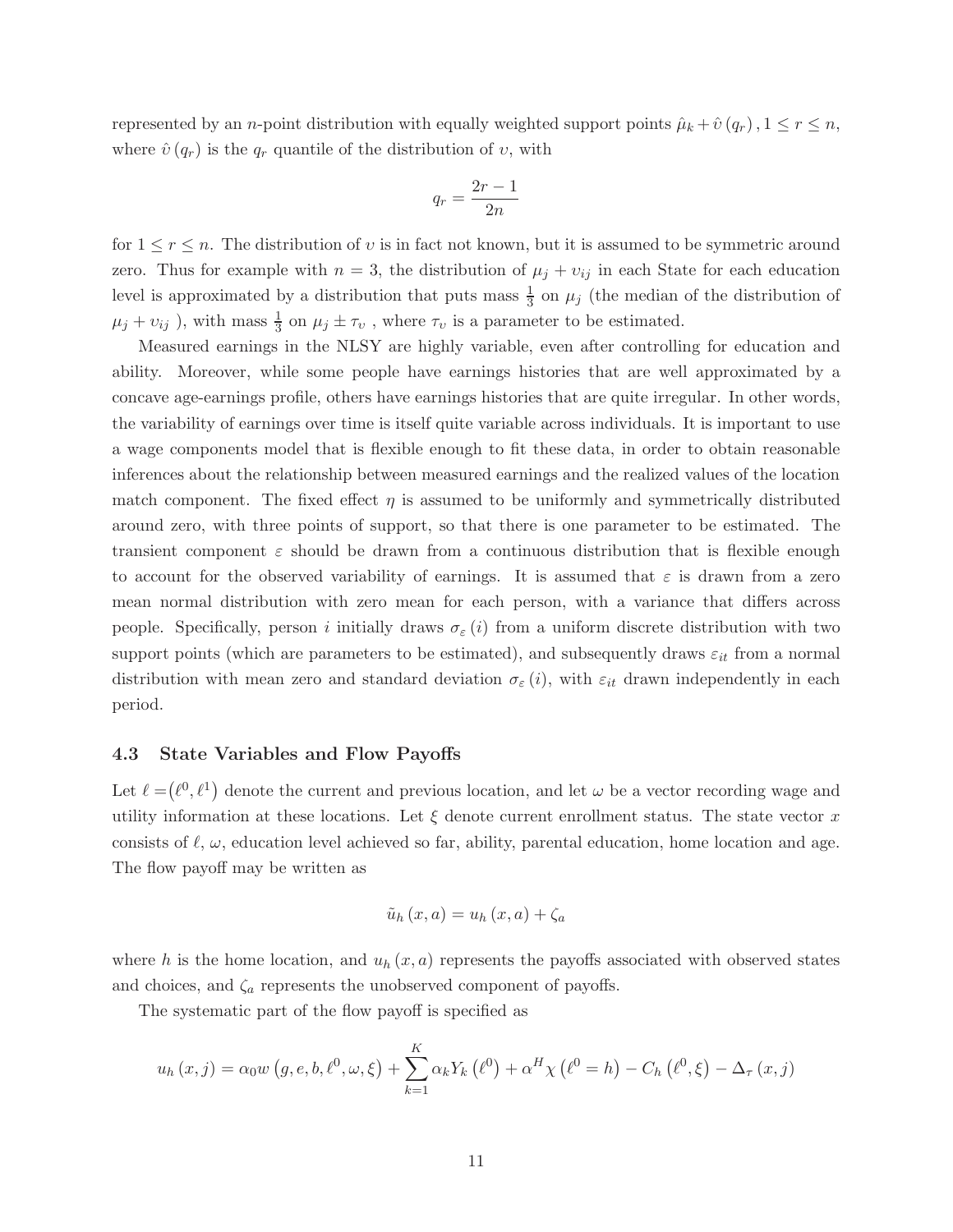Here the first term refers to wage income in the current location (which depends on age, schooling and ability, as discussed above). This is augmented by the nonpecuniary variables  $Y_k(\ell^0)$ , representing amenity values. The parameter  $\alpha^H$  is a premium that allows each individual to have a preference for their home location  $(\chi_A)$  denotes an indicator meaning that A is true). The cost of attending a college of type  $\xi$  in location  $\ell$  for a person whose home location is h is denoted by  $C_h(\ell, \xi)$ . The cost of moving from  $\ell^0$  to  $\ell^j$  for a person of type  $\tau$  is represented by  $\Delta_{\tau}(x, j)$ .

#### 4.3.1 College Costs

For someone who is in college, the systematic part of the flow payoff is specified as

$$
u_{h}(x, j) = \sum_{k=1}^{K} \alpha_{k} Y_{k} (\ell^{0}) + \alpha^{H} \chi (\ell^{0} = h) - \Delta_{\tau} (x, j) - C_{h} (\ell^{0}, \xi)
$$

where  $C_h(\ell,\xi)$  is the cost of a college of type  $\xi$  in location  $\ell$ , for a student whose home location is h. The college cost depends on ability, b, resident and nonresident tuition rates,  $\tau_r(\ell,\xi)$  and  $\tau_n(\ell,\xi)$ , subsidies for higher education,  $S(\ell, \xi)$ , financial aid  $F(\ell, \xi)$ , and also on parents' education. Let  $d_m$  and  $d_f$  be indicators of whether the mother and the father are college graduates. The cost of attending a college of type  $\xi$  is specified as

$$
C(\ell, \xi) = \delta_0(\xi) + \delta_1 \tau(\ell, \xi) - \delta_2 F(\ell, \xi) - \delta_3 S(\ell, \xi) - \delta_4 d_m - \delta_5 d_f - \delta_6 b
$$

$$
\tau(\ell,\xi) = \chi(\ell=h)\tau_r(\ell,\xi) + \chi(\ell \neq h)\tau_n(\ell,\xi)
$$

where  $\delta_0$  measures the disutility of the effort required to obtain a college degree (offset by the utility of life as a student).<sup>[8](#page-11-0)</sup> If tuition and financial aid could be measured exactly, the parameters  $\delta_1$  and  $\delta_2$  would be unity; in practice, however, the tuition and financial aid measures are just broad averages across different universities within a State. Thus it is assumed that the actual net tuition is a linear function of the State average tuition and financial aid measures, and  $\delta_1$  and  $\delta_2$ represent the slope of this function. Similarly, the parameter  $\delta_3$  measures the extent to which State higher education expenditures reduce the cost of college, without specifying any particular channel through which this effect operates.

<span id="page-11-0"></span><sup>&</sup>lt;sup>8</sup>In this specification, the disutility of effort is the same for each year spent in college. A plausible alternative is that the disutility of effort rises as courses become more difficult, so that for example the effort required to obtain a college degree is more than double the effort required to complete two years of college. Estimates of this alternative specification yielded virtually no improvement in the likelihood. Similarly, allowing the effect of ability on the college cost to depend on college level had a negligble effect on the empirical results.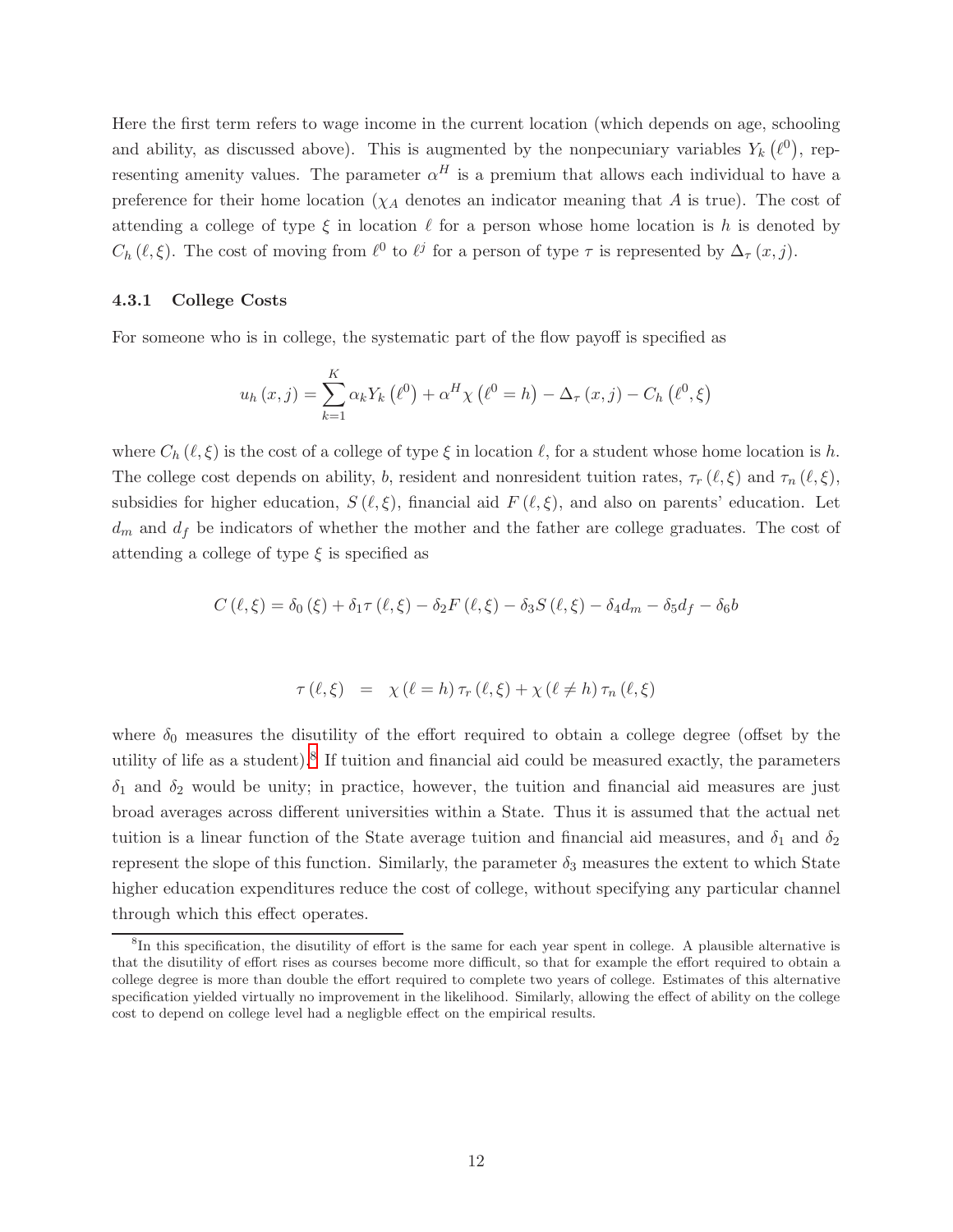#### 4.4 Moving Costs

Let  $D(\ell^0, j)$  be the distance from the current location to location j, and let  $\mathbb{A}(\ell^0)$  be the set of locations adjacent to  $\ell^0$  (where States are adjacent if they share a border). The moving cost is specified as

$$
\Delta_{\tau}(x,j) = (\gamma_{0\tau}(e) + \gamma_1 D(\ell^0, j) - \gamma_2 \chi (j \in \mathbb{A}(\ell^0)) - \gamma_3 \chi (j = \ell^1) + \gamma_4 g - \gamma_5 n_j) \chi (j \neq \ell^0)
$$

Thus the moving cost varies with education. The observed migration rate is much higher for college graduates than for high school graduates, and the model can account for this either through differences in potential income gains or differences in the cost of moving. The specification allows for unobserved heterogeneity in the cost of moving: there are several types, indexed by  $\tau$ , with differing values of the intercept  $\gamma_0$ . In particular, there may be a "stayer" type, who regards the cost of moving as prohibitive, in all states. The moving cost is an affine function of distance (which is measured as the great circle distance between population centroids). Moves to an adjacent location may be less costly (because it is possible to change States while remaining in the same general area). A move to a previous location may also be less costly, relative to moving to a new location. In addition, the cost of moving is allowed to depend on age, g. Finally, it may be cheaper to move to a large location, as measured by population size  $n<sub>j</sub>$ .

## 4.5 Transition Probabilities

The state vector can be written as  $x = (\tilde{x}, g)$ , where  $\tilde{x} = (e, \ell^0, \ell^1, x_v^0)$  and where  $x_v^0$  indexes the realization of the location match component of wages in the current location. Let  $q(e,\xi)$  denote the probability of advancing from education level  $e$  to  $e+1$ , for someone who is enrolled in a college of type  $\xi$ , with  $q(e, 0) = 0$  for someone who is not enrolled, and let  $a = (j, \xi)$ . The transition probabilities are as follows

$$
p(x' | x) = \begin{cases} q(e, \xi) & \text{if } j = \ell^0, & \tilde{x}' = (e + 1, \ell^0, \ell^1, x_v^0), & g' = g + 1 \\ 1 - q(e, \xi) & \text{if } j = \ell^0, & \tilde{x}' = (e, \ell^0, \ell^1, x_v^0), & g' = g + 1 \\ q(e, \xi) & \text{if } j = \ell^1, & \tilde{x}' = (e + 1, \ell^1, \ell^0, s_v), & g' = g + 1, & 1 \le s_v \le n_v \\ 1 - q(e, \xi) & \text{if } j = \ell^1, & \tilde{x}' = (e, \ell^1, \ell^0, s_v), & g' = g + 1, & 1 \le s_v \le n_v \\ \frac{q(e, \xi)}{n} & \text{if } j \notin \{\ell^0, \ell^1\}, & \tilde{x}' = (e + 1, j, \ell^0, s_v), & g' = g + 1, & 1 \le s_v \le n_v \\ \frac{1 - q(e, \xi)}{n} & \text{if } j \notin \{\ell^0, \ell^1\}, & \tilde{x}' = (e, j, \ell^0, s_v), & g' = g + 1, & 1 \le s_v \le n_v \\ 0 & \text{otherwise} \end{cases}
$$

#### 4.6 Data

The primary data source is the National Longitudinal Survey of Youth 1979 Cohort (NLSY79); data from the 1990 Census of Population are used to estimate State mean wages. The NLSY79 conducted annual interviews from 1979 through 1994, and changed to a biennial schedule in 1994; only the information from 197994 is used here. The location of each respondent is recorded at the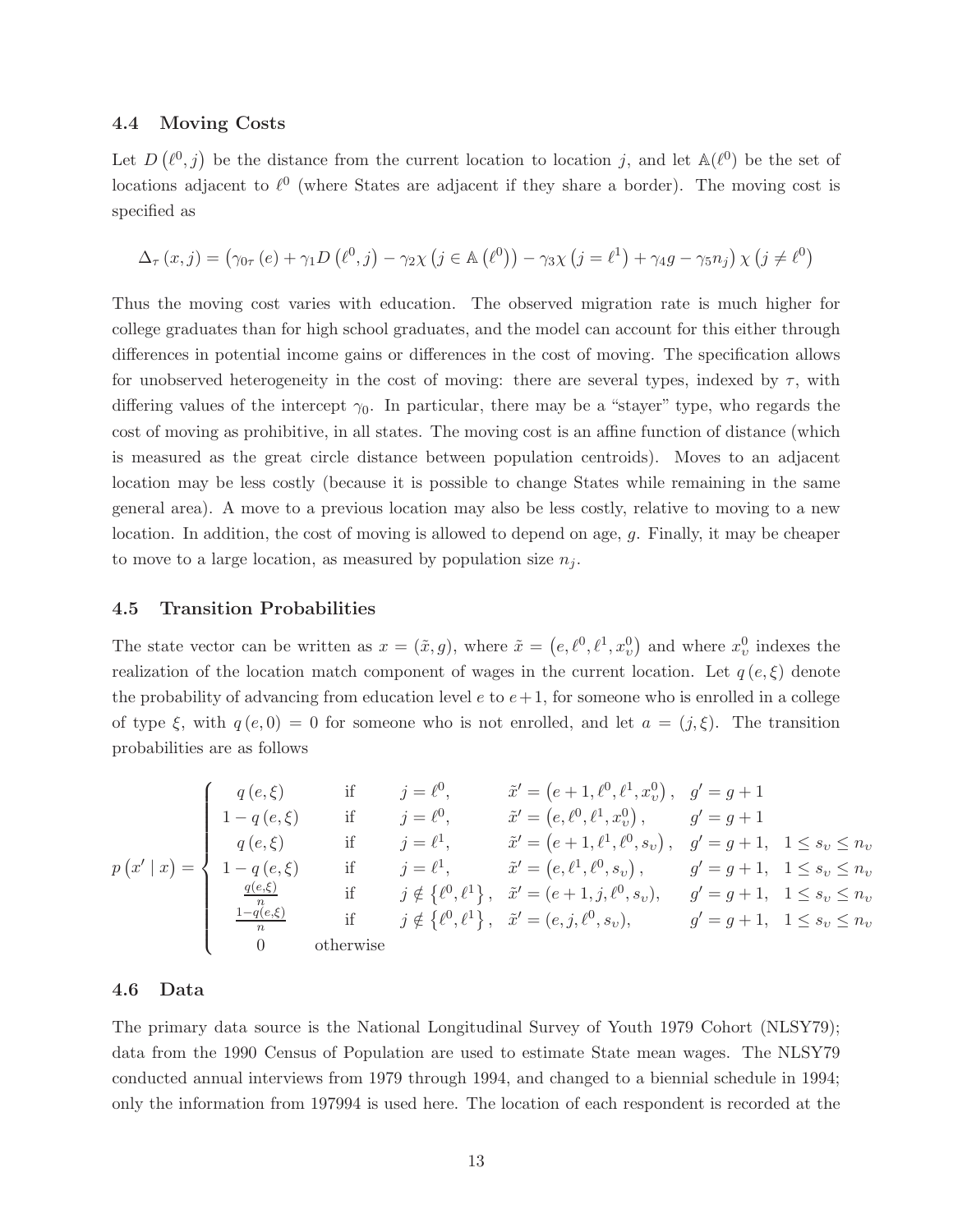date of each interview, and migration is measured by the change in location from one interview to the next.

In order to obtain a relatively homogeneous sample, only white non-Hispanic male high school graduates (or GED recipients) are included, using only the years after schooling is completed; the analysis begins at age 19. The (unbalanced) sample includes 12,895 annual observations on 1,281 men. Wages are measured as total wage and salary income, plus farm and business income, adjusted for cost of living differences across States (using the ACCRA Cost of Living Index).

The State effects  $\{\mu_i(e)\}\$ are estimated using data from the Public Use Micro Sample of the 1990 Census, since the NLSY does not have enough observations for this purpose. The State effects are estimated using median regressions with age and State dummies, applied to white males who have recently entered the labor force (so as to avoid selection effects due to migration).

#### 4.6.1 Tuition

Tuition measures for public institutions were obtained from annual surveys conducted by the State of Washington Higher Education Board.[9](#page-13-0) Tuition in community colleges in each State is the average in 1985-86 over all community colleges within the State; similarly tuition in higher level public colleges is measured as the average undergraduate tuition in Colleges and State Universities within each State, excluding "flagship" universities, except for a few States where only flagship tuition levels are available (Delaware, Hawaii, Alaska, Wyoming). Students attending college in their home State are assumed to pay tuition at the resident rate, while others pay the non-resident rate (allowing for a few reciprocity agreements across States). The home State is defined as the State in which the individual last went to high school. Private school tuition is obtained from the Digest of Educational Statistics.[10](#page-13-1)

#### 4.6.2 College Subsidies

State subsidies to higher education might affect either the cost or the quality of education. For example, given the level of tuition, the cost of attending college is lower if there is a college within commuting distance, and the cost of finishing college is higher if graduation is delayed due to bottlenecks in required courses. From the point of view of an individual student, an increase in tuition paid by other students has much the same effect as an increase in subsidies, in the sense that it increases the resources available for instruction and student support services. But because tuition also acts as a price, it seems more informative to model the effect of direct subsidies, holding tuition constant. This means that the effect of tuition should not be interpreted as a movement along a demand curve, since a college that charges high tuition, holding subsidies constant, can use

<span id="page-13-0"></span><sup>9</sup>A recent example of these surveys can be found at http://www.hecb.wa.gov/research/issues/documents/TuitionandFees2009- 10Report-Final.pdf.

<span id="page-13-1"></span><sup>10</sup>Within-State averages for 1994-95 were adjusted by the ratio of the ratio of the national averages in 1994-95 and 1985-86 (which is  $\frac{3672}{6121}$  = .600). See http://nces.ed.gov/programs/digest/d95/dtab307.asp and http://nces.ed.gov/pubsearch/pubsinfo.asp?pubid=91660, Table 281.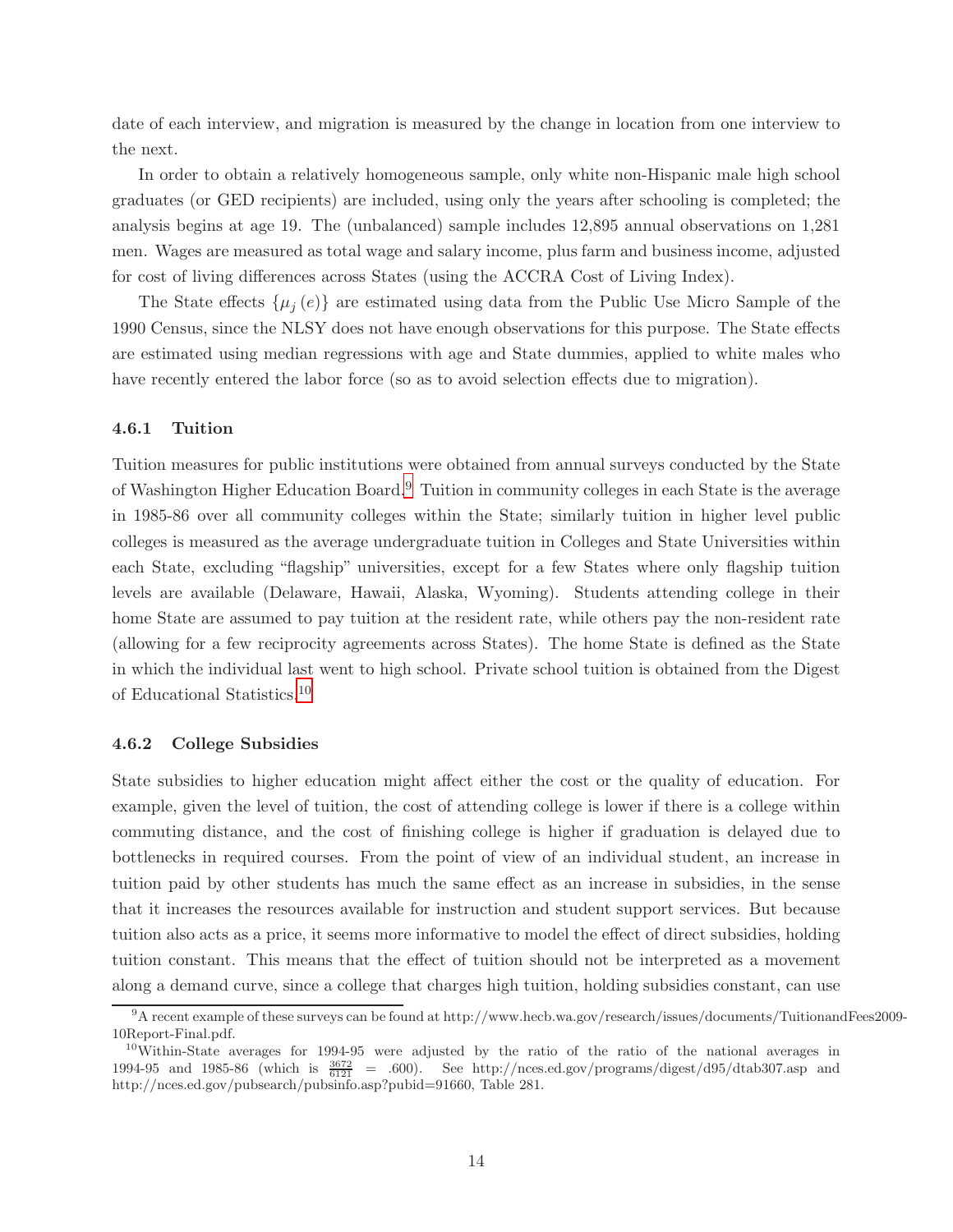the additional tuition revenue to improve the quality of the product, or to reduce other components of college costs.

The subsidies measure was constructed by adding State and local appropriations and grants over all public colleges in the 1984 IPEDS file, by State, and by college level, the lower level being defined as community colleges, and the upper level being defined as all other public colleges.<sup>[11](#page-14-0)</sup> The total appropriations figure was then divided by the number of potential students, measured as the number of high school graduates in the State aged 22-36 in the 1990 Census.

## 5 Empirical Results

As a point of reference, the model of [Kennan and Walker \(2011\)](#page-22-0) is first estimated separately for (white male) high school and college graduates. The model is estimated by maximum likelihood, assuming a 40-year horizon with a discount factor  $\beta = .95$ .

The estimates in Table [1](#page-15-0) show that expected income is an important determinant of migration decisions. The results for high school graduates are taken from [Kennan and Walker \(2011](#page-22-0)); a slightly enhanced version of the model is estimated for college graduates. The overall migration rate is much higher for college graduates (an annual rate of 8.6%, compared with a rate of 2.9% for high school graduates), but the parameter estimates are quite similar for the two samples, aside from a substantially lower estimated migration cost for college graduates.

#### 5.1 Why do College Graduates Move so Much?

It is well known that the migration rate for skilled workers is much higher than the rate for unskilled workers; in particular the migration rate for college graduates is much higher than the rate for high school graduates (see, for example, [Topel \(1986](#page-22-7))[,Greenwood \(1997\)](#page-21-11)[,Bound and Holzer \(2000](#page-21-12)), and [Wozniak \(2010\)](#page-22-8)). [Malamud and Wozniak \(2009](#page-22-9)), using draft risk as an instrument for education, find that an increase in education causes an increase in migration rates (the alternative being that people who go to college have lower moving costs, so that they would have higher migration rates even if they did not go to college).<sup>[12](#page-14-1)</sup> The model described in Table [1](#page-15-0) can be used to simulate the extent to which the differences in migration rates for college graduates can be explained by differences in expected incomes, as opposed to differences in moving costs. This distinction affects the interpretation of measured rates of return on investments in college education. For example, if college graduates move more because the college labor market has higher geographical wage differentials, then a substantial part of the measured return to college is spurious, because it is achieved only by paying large moving costs.

<span id="page-14-0"></span> $^{11}$  These data can be found at http://nces.ed.gov/ipeds/datacenter/Default.aspx

<span id="page-14-1"></span> $12$ [Notowidigdo \(2010](#page-22-10)) interprets the difference in migration rates between skilled and unskilled workers in terms of differential responses to local demand shocks. When there is an adverse local shock, house prices decline. Low-wage workers spend a large fraction of their income on housing, so the decline in the price of housing substantially reduces the incentive to migrate, while this effect is less important for high-wage workers. At the same time, public assistance programs respond to local shocks, and these programs benefit low-wage workers (although the relevance of this in explaining the differential migration rates for high-school and college graduates is doubtful, especially for men).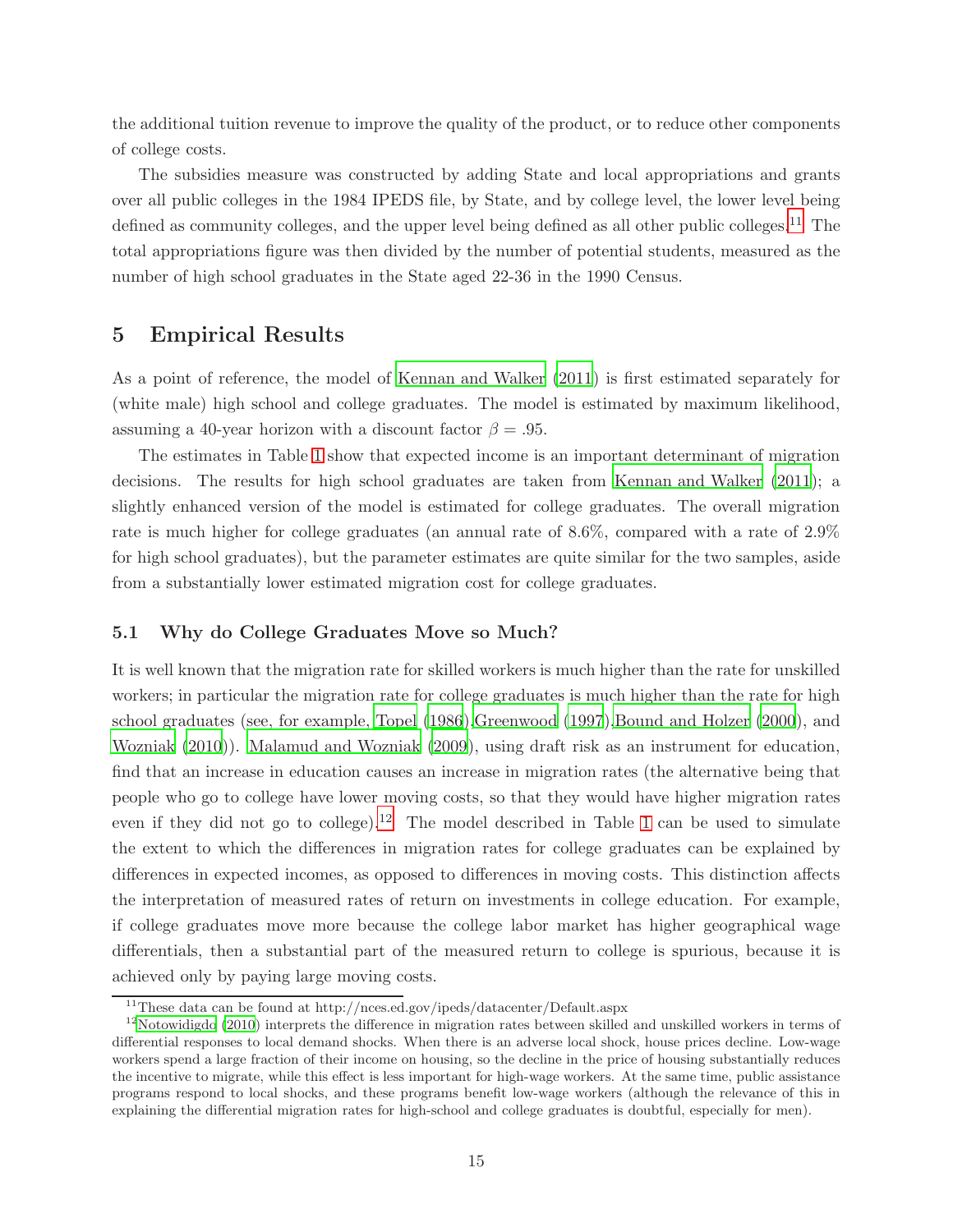|                                         | High School                     |                         | College                    |                         |                |                         |
|-----------------------------------------|---------------------------------|-------------------------|----------------------------|-------------------------|----------------|-------------------------|
|                                         | $\hat{\theta}$                  | $\hat{\sigma}_{\theta}$ | $\hat{\theta}$             | $\hat{\sigma}_{\theta}$ | $\hat{\theta}$ | $\hat{\sigma}_{\theta}$ |
| <b>Utility and Cost</b>                 |                                 |                         |                            |                         |                |                         |
| Disutility of Moving $(\gamma_0)$       | 4.794                           | 0.565                   | 3.583                      | 0.686                   | 3.570          | 0.687                   |
| Distance $(\gamma_1)$ (1000 miles)      | 0.267                           | 0.181                   | 0.483                      | 0.131                   | 0.482          | 0.131                   |
| Adjacent Location $(\gamma_2)$          | 0.807                           | 0.214                   | 0.852                      | 0.130                   | 0.852          | 0.131                   |
| Home Premium $(\alpha^H)$               | 0.331                           | 0.041                   | 0.168                      | 0.019                   | 0.167          | 0.019                   |
| Previous Location $(\gamma_3)$          | 2.757                           | 0.357                   | 2.374                      | 0.178                   | 2.382          | 0.179                   |
| Age $(\gamma_4)$                        | 0.055                           | 0.020                   | 0.084                      | 0.024                   | 0.085          | 0.024                   |
| Population $(\gamma_5)$ (millions)      | 0.654                           | 0.179                   | 0.679                      | 0.116                   | 0.678          | 0.118                   |
| <b>Stayer Probability</b>               | 0.510                           | 0.078                   | 0.221                      | 0.058                   | 0.227          | 0.057                   |
| Cooling $(\alpha_1)$ (1000 degree-days) | 0.055                           | 0.019                   | 0.001                      | $0.011\,$               | 0.001          | 0.011                   |
| Income $(\alpha_0)$                     | 0.314                           | 0.100                   | 0.172                      | 0.031                   | 0.172          | 0.030                   |
| <b>Wages</b>                            |                                 |                         |                            |                         |                |                         |
| Wage intercept                          | $-5.133$                        | 0.245                   | $-6.019$                   | 0.496                   | $-6.054$       | 0.505                   |
| Time trend                              | $-0.034$                        | 0.008                   | 0.065                      | 0.008                   | 0.065          | 0.008                   |
| Age effect (linear)                     | 7.841                           | $0.356\,$               | 7.585                      | 0.649                   | 7.936          | 0.667                   |
| Age effect (quadratic)                  | $-2.362$                        | 0.129                   | $-2.545$                   | 0.216                   | $-2.739$       | 0.220                   |
| Ability (AFQT)                          | 0.011                           | 0.065                   | $-0.045$                   | 0.158                   | $-0.254$       | 0.167                   |
| Interaction(Age, AFQT)                  | 0.144                           | 0.040                   | 0.382                      | 0.111                   | 0.522          | 0.114                   |
| Transient s.d. 1                        | 0.217                           | 0.007                   | 0.212                      | 0.007                   | 0.188          | 0.687                   |
| Transient s.d. 2                        | 0.375                           | 0.015                   | 0.395                      | 0.017                   | 0.331          | 0.131                   |
| Transient s.d. $3$                      | 0.546                           | 0.017                   | 0.828                      | 0.026                   | 0.460          | 0.131                   |
| Transient s.d. 4                        | 1.306                           | 0.028                   | 3.031                      | 0.037                   | 0.921          | 0.019                   |
| Transient s.d. 5                        |                                 |                         |                            |                         | 3.153          | 0.179                   |
| Fixed Effect 1                          | 0.113                           | 0.036                   | 0.214                      | 0.024                   | 0.205          | 0.022                   |
| Fixed Effect 2                          | 0.296                           | $0.035\,$               | 0.660                      | 0.024                   | 0.722          | 0.023                   |
| Fixed Effect 3                          | 0.933                           | 0.016                   | 1.020                      | 0.024                   | 1.081          | 0.025                   |
| Location match $(\tau_v)$               | 0.384                           | 0.017                   | 0.627                      | 0.016                   | 0.634          | 0.016                   |
| Loglikelihood                           |                                 | $-4214.160$             | $-4902.453$<br>$-4876.957$ |                         |                |                         |
|                                         |                                 | 4274 observations       | 3114 observations          |                         |                |                         |
|                                         | $\overline{43}2$ men, 124 moves |                         | 440 men, 267 moves         |                         |                |                         |

<span id="page-15-0"></span>Table 1: Interstate Migration, White Male High School and College Graduates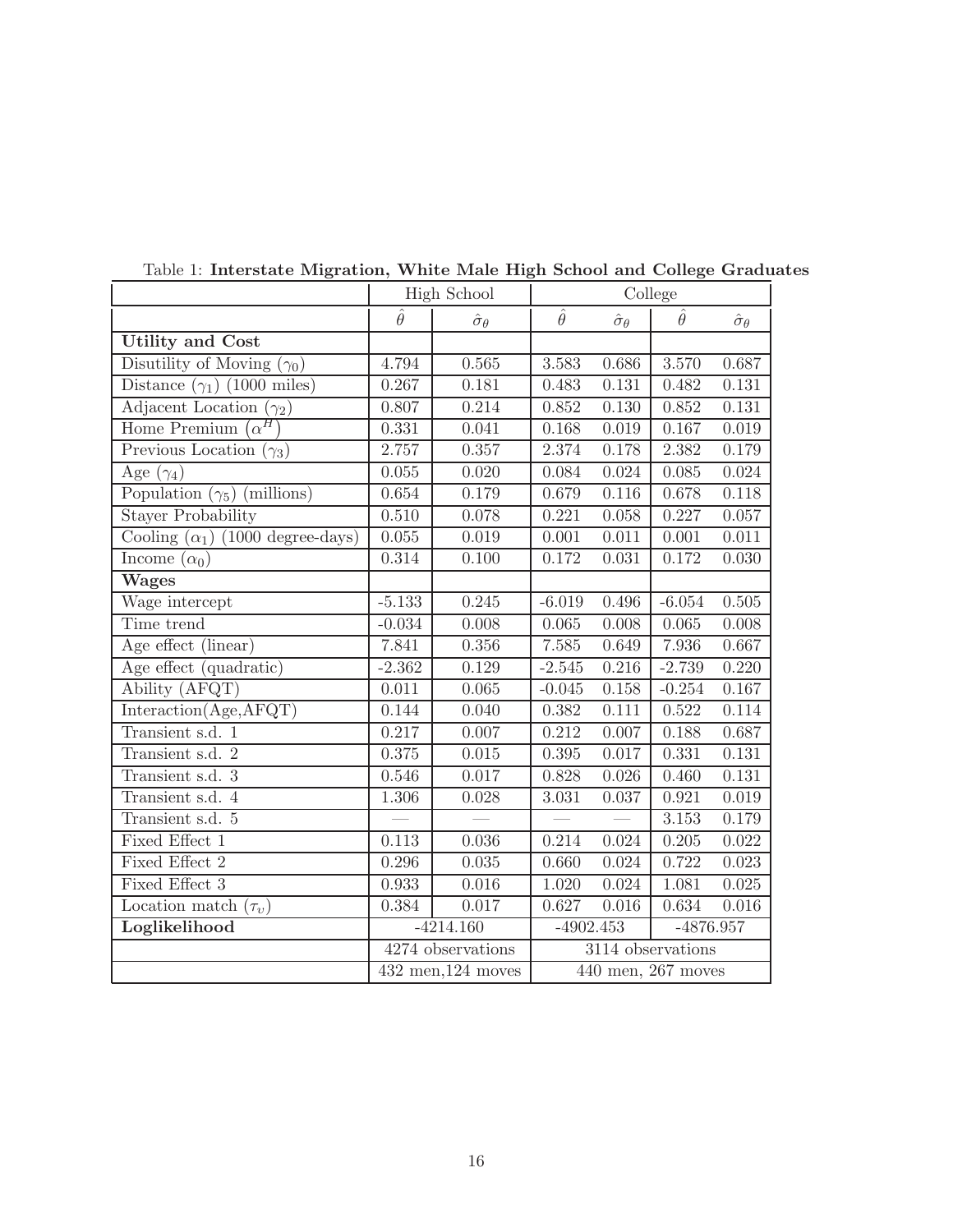|                                         | High School     | College Wages | College         | HS Wages |
|-----------------------------------------|-----------------|---------------|-----------------|----------|
|                                         | $\ddot{\theta}$ |               | $\ddot{\theta}$ |          |
| <b>Utility and Cost</b>                 |                 |               |                 |          |
| Disutility of Moving $(\gamma_0)$       | 4.794           |               | 3.570           |          |
| Distance $(\gamma_1)$ (1000 miles)      | 0.267           |               | 0.482           |          |
| Adjacent Location $(\gamma_2)$          | 0.807           |               | 0.852           |          |
| Home Premium $(\alpha^H)$               | 0.331           |               | 0.167           |          |
| Previous Location $(\gamma_3)$          | 2.757           |               | 2.382           |          |
| Age $(\gamma_4)$                        | 0.055           |               | 0.085           |          |
| Population $(\gamma_5)$ (millions)      | 0.654           |               | 0.678           |          |
| <b>Stayer Probability</b>               | 0.510           |               | 0.227           |          |
| Cooling $(\alpha_1)$ (1000 degree-days) | 0.055           |               | 0.001           |          |
| Income $(\alpha_0)$                     | 0.314           |               | 0.172           |          |
| <b>Wages</b>                            |                 |               |                 |          |
| Location match $(\tau_v)$               | 0.384           |               | 0.634           |          |
| <b>NLSY Data</b>                        |                 |               |                 |          |
| Observations                            | 4,274           |               | 3,114           |          |
| Migration Rate                          | 2.90%           |               | 8.57%           |          |
| <b>Simulated Observations</b>           | 427,429         | 427,421       | 311,571         | 311,428  |
| Migration Rate                          | 3.16%           | 3.96%         | 8.60%           | 8.23%    |

<span id="page-16-0"></span>Table 2: Interstate Migration, White Male High School and College Graduates

Table [2](#page-16-0) shows the observed annual migration rates for the high school and college graduate samples along with the migration rates predicted by the estimated model, where these rates are computed by using the model to simulate the migration decisions of 100 replicas of each person in the data. The extent to which the large observed difference in migration rates can be attributed to differences in geographical wage dispersion can be measured by simulating the migration decisions that would be made by one group if they faced the same wage dispersion as the other group. Thus, according to the model, the migration rate of high school graduates would increase considerably if they faced the higher wage dispersion seen by college graduates, but the migration rate in this simulation is still only about 4% per year, compared with 8.6% for the college sample. The reverse experiment gives a similar result: the migration rate for college graduates facing the high school wage process would still be more than twice the observed rate for high school graduates. Thus although geographical wage dispersion can explain a nontrivial part of the difference in the explained migration rates, the model attributes the bulk of this difference to other factors, such as differences in moving costs.

### 5.2 Spatial Labor Supply Elasticities

According to the estimates in Table [1,](#page-15-0) college graduates are less sensitive to income differences than high school graduates (in the sense that the income coefficient in the payoff function is smaller) but they face bigger geographical income differences (in the sense that there is more dispersion in the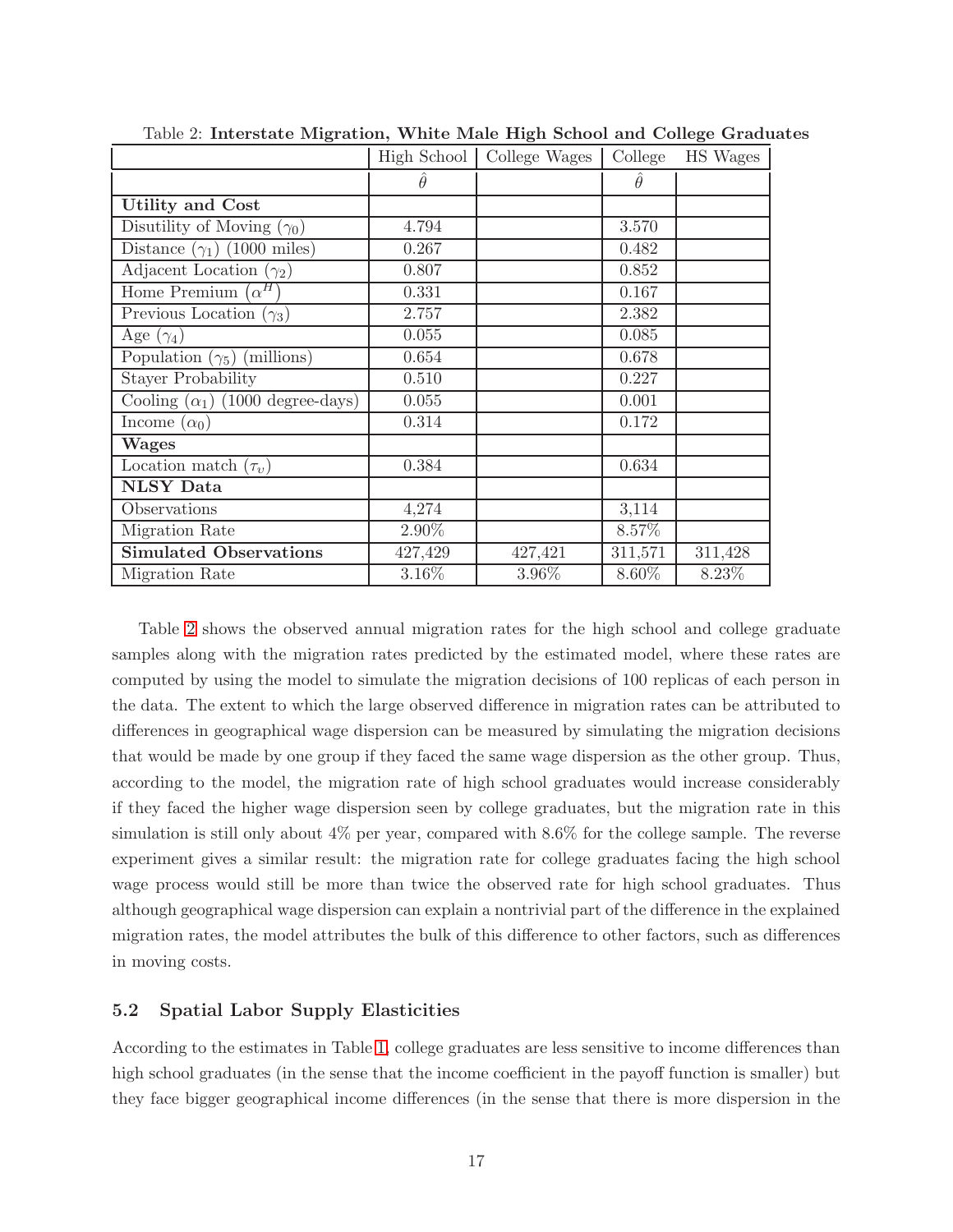

<span id="page-17-0"></span>Figure 9: Geographical Labor Supply Elasticities

location match component of wages, and also more dispersion in mean wages across locations). One interpretation of the results in Table [2](#page-16-0) is that moving costs are much lower for college graduates. But an equally valid interpretation is that the nonpecuniary incentives to move are much greater for college graduates. It is thus of interest to know whether the greater mobility of college graduates generates a more elastic response to geographic wage differences.

Following [Kennan and Walker \(2011](#page-22-0)), the estimated model can be used to analyze labor supply responses to changes in mean wages, for selected States. Since the model assumes that the wage components relevant to migration decisions are permanent, it cannot be used to predict responses to wage innovations in an environment in which wages are generated by a stochastic process. Instead, it is used to answer comparative dynamics questions: the estimated parameters are used to predict responses in a different environment.

The first step is to take a set of young white males who are distributed over States as in the 1990 Census data, and allow the population distribution to evolve, by iterating the estimated transition probability matrix (given the observed wages). The transition matrix is then recomputed to reflect wage increases and decreases representing a 10% change in the mean wage of an average 30-year-old, for selected States, and the population changes in this scenario are compared with the baseline simulation. Supply elasticities are measured relative to the supply of labor in the baseline calculation. For example, the elasticity of the response to a wage increase in California after 5 years is computed as  $\frac{\Delta L}{\Delta w}$ w  $\frac{w}{L}$ , where L is the number of people in California after 5 years in the baseline calculation, and  $\Delta L$  is the difference between this and the number of people in California after 5 years in the counterfactual calculation.

Figure [9](#page-17-0) shows the results for three large States that are near the middle of the one-period utility flow distribution. The high school results are reproduced from [Kennan and Walker \(2011\)](#page-22-0), showing substantial responses to spatial wage differences, occurring gradually over a period of about 10 years. The wage responses for college graduates are larger (with a supply elasticity around unity), and the length of the adjustment period is longer. This is consistent with the hypothesis that college graduates face substantially lower moving costs than high school graduates.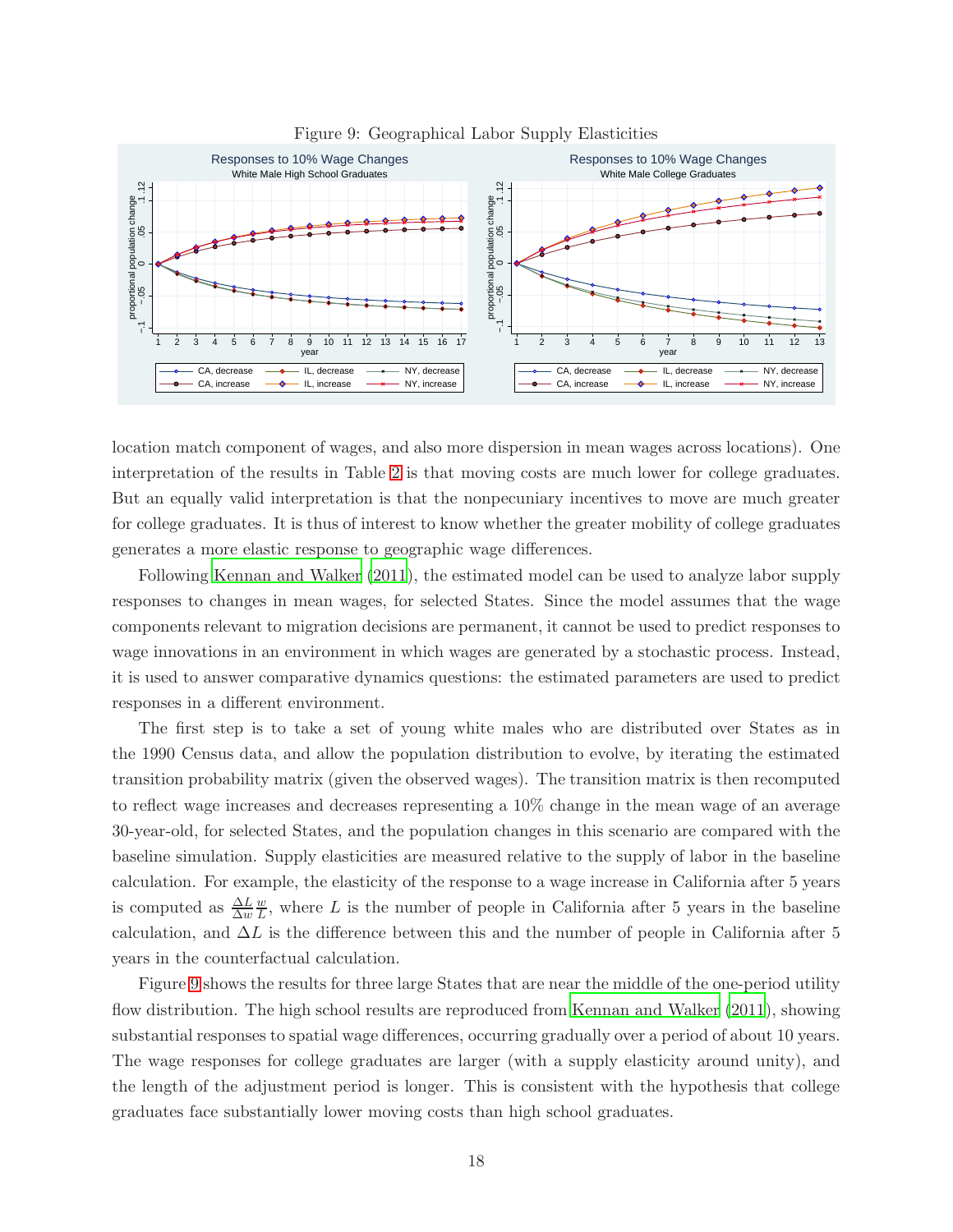| <b>Neither Parent went to College</b> |             |                         |       |       |  |
|---------------------------------------|-------------|-------------------------|-------|-------|--|
|                                       | High School | Some College<br>College |       | Total |  |
| Years                                 | 12-13       | $14 - 15$               | $16+$ |       |  |
| Low Ability                           | 375         | 33                      | 34    | 442   |  |
|                                       | 84.8%       | 7.5%                    | 7.7%  | 62.3% |  |
| <b>High Ability</b>                   | 128         | 56                      | 84    | 268   |  |
|                                       | 47.8%       | 20.9%                   | 31.3% | 37.7% |  |
| Total                                 | 503         | 89                      | 118   | 710   |  |
|                                       | 70.8%       | 12.5%                   | 16.6% |       |  |
| <b>Both Parents went to College</b>   |             |                         |       |       |  |
| Low Ability                           | 41          | 19                      | 19    | 79    |  |
|                                       | 51.9%       | 24.1%                   | 24.1% | 29.7% |  |
| <b>High Ability</b>                   | 24          | 44                      | 119   | 187   |  |
|                                       | 12.8%       | 23.5%                   | 63.6% | 70.3% |  |
| Total                                 | 65          | 63                      | 138   | 266   |  |
|                                       | 24.4%       | 23.7%                   | 51.9% |       |  |

<span id="page-18-0"></span>Table 3: Ability, Parents' Education and Schooling

#### 5.3 Migration and College Choices

The results in Table [1](#page-15-0) deal only with migration decisions, conditional on education level. In the model described in Section [4,](#page-7-0) on the other hand, the level of education is also a choice variable. Moreover, since there is an interaction between ability and eduction in the wage function, the choice of whether to go to college depends on ability. The simplest specification uses just two ability levels. This binary ability measure is specified as an indicator of whether the AFQT percentile score is above or below the median in the full sample (which is 63). The model allows college students to choose their college location in the same way as the work location. Thus, for example, if the college labor market in an alternative location is more attractive, it might be preferable to go to college there, rather than going to college in the home location and moving after college. Moreover, it might be expected that States which provide large education subsidies would attract college students from other States.

As is well known, there is a very strong relationship between college choices and parental education levels. For the sample used here, this relationship is summarized in Table [3.](#page-18-0) For example, if both parents went to college, there is a 52% chance that their sons will graduate from college, and this rises to 64% if the son is in the top half of the distribution of AFQT scores. There is also a strong relationship between AFQT scores and college choices, but note that sons whose parents went to college are much more likely to have high AFQT scores.

Table [4](#page-19-0) gives results for the full model, including both migration and college choices. The estimates of the parameters governing migration decisions are quite similar to the estimates in Table [1](#page-15-0) above. The estimated income coefficient in the full model reflects both migration and college choice decisions; as in the migration model, the effect is highly significant. Ability and parental education levels have very strong effects on college costs (as would be expected, given the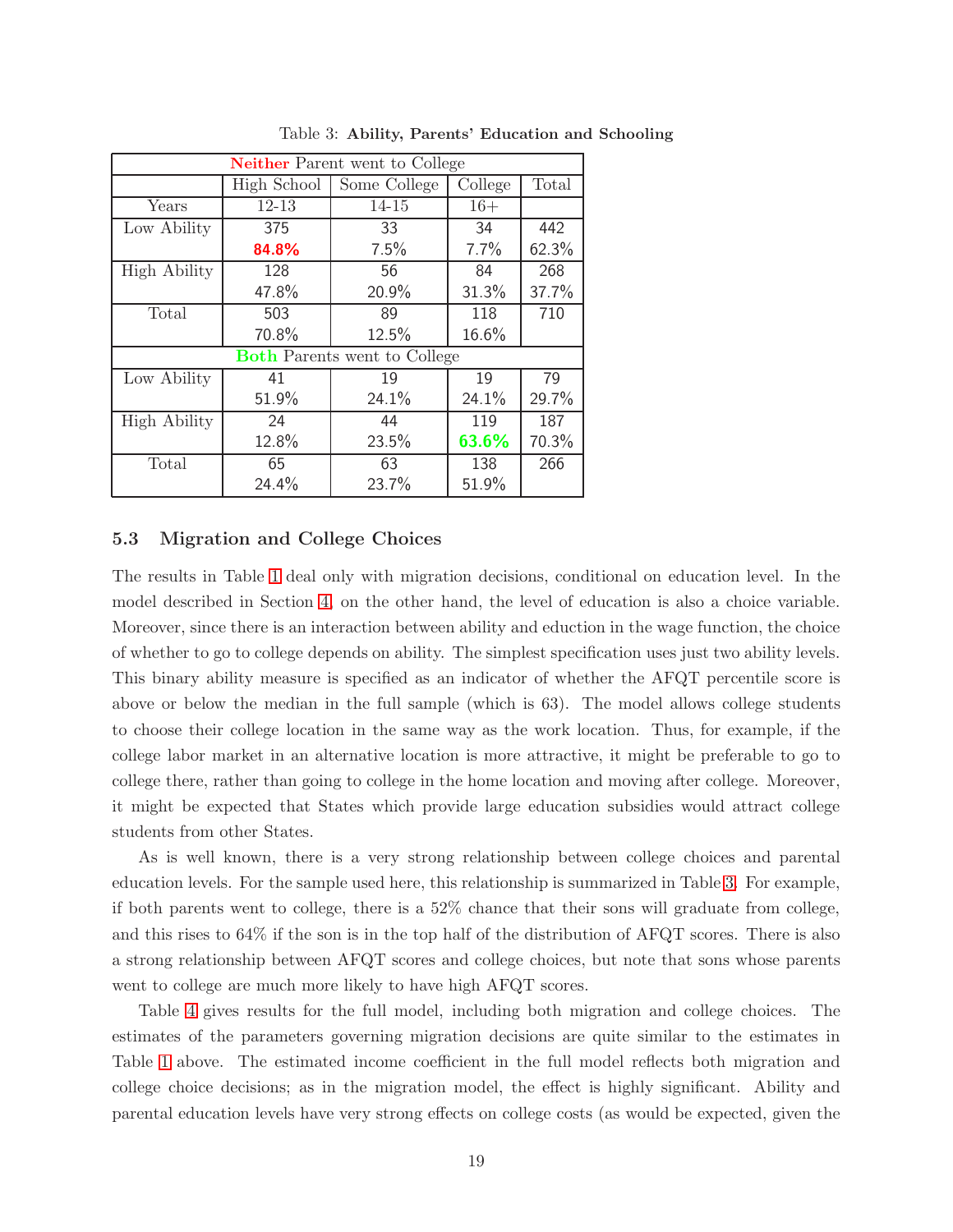| <b>Utility and Cost Parameters</b> |            |                         |  |  |
|------------------------------------|------------|-------------------------|--|--|
|                                    | $\theta$   | $\hat{\sigma}_{\theta}$ |  |  |
| Moving Cost: HS                    | 3.602      | 0.245                   |  |  |
| Moving Cost: SC                    | 2.908      | 0.263                   |  |  |
| Moving Cost: CG                    | 2.036      | 0.273                   |  |  |
| Distance                           | 0.283      | 0.058                   |  |  |
| Adjacent Location                  | 0.864      | 0.075                   |  |  |
| Home Premium                       | 0.179      | 0.009                   |  |  |
| Previous Location                  | 2.159      | 0.108                   |  |  |
| Age                                | 0.138      | 0.010                   |  |  |
| Population                         | 0.849      | 0.063                   |  |  |
| Climate                            | 0.012      | 0.005                   |  |  |
| Income                             | 0.313      | 0.010                   |  |  |
| Disutility of college: Pub lo      | 4.770      | 0.076                   |  |  |
| Disutility of college: Pub hi      | 5.500      | 0.087                   |  |  |
| Disutility of college: Pvt lo      | 8.240      | 0.074                   |  |  |
| Disutility of college: Pvt hi      | 6.301      | 0.058                   |  |  |
| Mother's education                 | 0.585      | 0.055                   |  |  |
| Father's education                 | 0.929      | 0.044                   |  |  |
| Ability effect on cost             | 0.775      | 0.039                   |  |  |
| College Subsidy: I                 | 31.650     | 0.076                   |  |  |
| College Subsidy: II                | 10.179     | 0.087                   |  |  |
| Tuition: 2-year Pub College        | 4.370      | 0.074                   |  |  |
| Tuition: 4-year Pub College        | 3.026      | 0.039                   |  |  |
| Loglikelihood                      | $-22760.5$ |                         |  |  |

<span id="page-19-0"></span>Table 4: College Location Choice and Migration, White Males

|                  | <b>Wage Parameters</b> |                         |              |                         |          |                         |  |
|------------------|------------------------|-------------------------|--------------|-------------------------|----------|-------------------------|--|
|                  | High School            |                         | Some College |                         | College  |                         |  |
|                  | $\theta$               | $\hat{\sigma}_{\theta}$ | $\theta$     | $\hat{\sigma}_{\theta}$ | $\theta$ | $\hat{\sigma}_{\theta}$ |  |
| Peak Wage        | 1.337                  | 0.016                   | 1.625        | 0.044                   | 1.423    | 0.034                   |  |
| Age at Peak      | 31.670                 | 0.313                   | 31.475       | 0.500                   | 31.668   | 0.294                   |  |
| Curvature        | 2.437                  | 0.113                   | 4.578        | 0.418                   | 6.037    | 0.390                   |  |
| AFQT             | 0.063                  | 0.023                   | $-0.051$     | 0.043                   | 0.025    | 0.033                   |  |
| Location match   | 0.298                  | 0.008                   | 0.567        | 0.018                   | 0.571    | 0.012                   |  |
| Transient s.d. 1 | 0.365                  | 0.003                   | 0.371        | 0.009                   | 0.353    | 0.005                   |  |
| Transient s.d. 2 | 1.033                  | 0.006                   | 1.438        | 0.016                   | 1.626    | 0.016                   |  |
| Fixed Effect     |                        | 0.822                   |              |                         | 0.009    |                         |  |
|                  |                        |                         |              |                         |          |                         |  |

data in Table [3\)](#page-18-0). The estimated moving costs are decreasing in the level of education, reflecting the positive relationship between education and migration rates in the data. There is a large disutility of attending college. This is especially true for someone of low ability whose parents did not go to college, but even if ability is high and both parents went to college, the model cannot explain why even more people don't choose to go to college without imputing a large "psychic" cost of attending college. In the model it is assumed that the payoff shocks representing unobserved influences on college choices are drawn from the same distribution for each person, regardless of ability or parental education. For someone at the mean of this distribution, the estimated model indicates that going to college would increase the net present value of lifetime earnings. Dispersion in the distribution of college payoff shocks explains heterogenous choices made by people who look similar in the data, while differences in the disutility of attending college explain why the proportion of people choosing college increases with ability and parental education.

For public colleges, higher tuition has a strong negative effect on enrollment, and the effect is stronger for community colleges that for other public colleges. There is considerable variation in tuition levels for private colleges, but since this variation is not determined at the State level,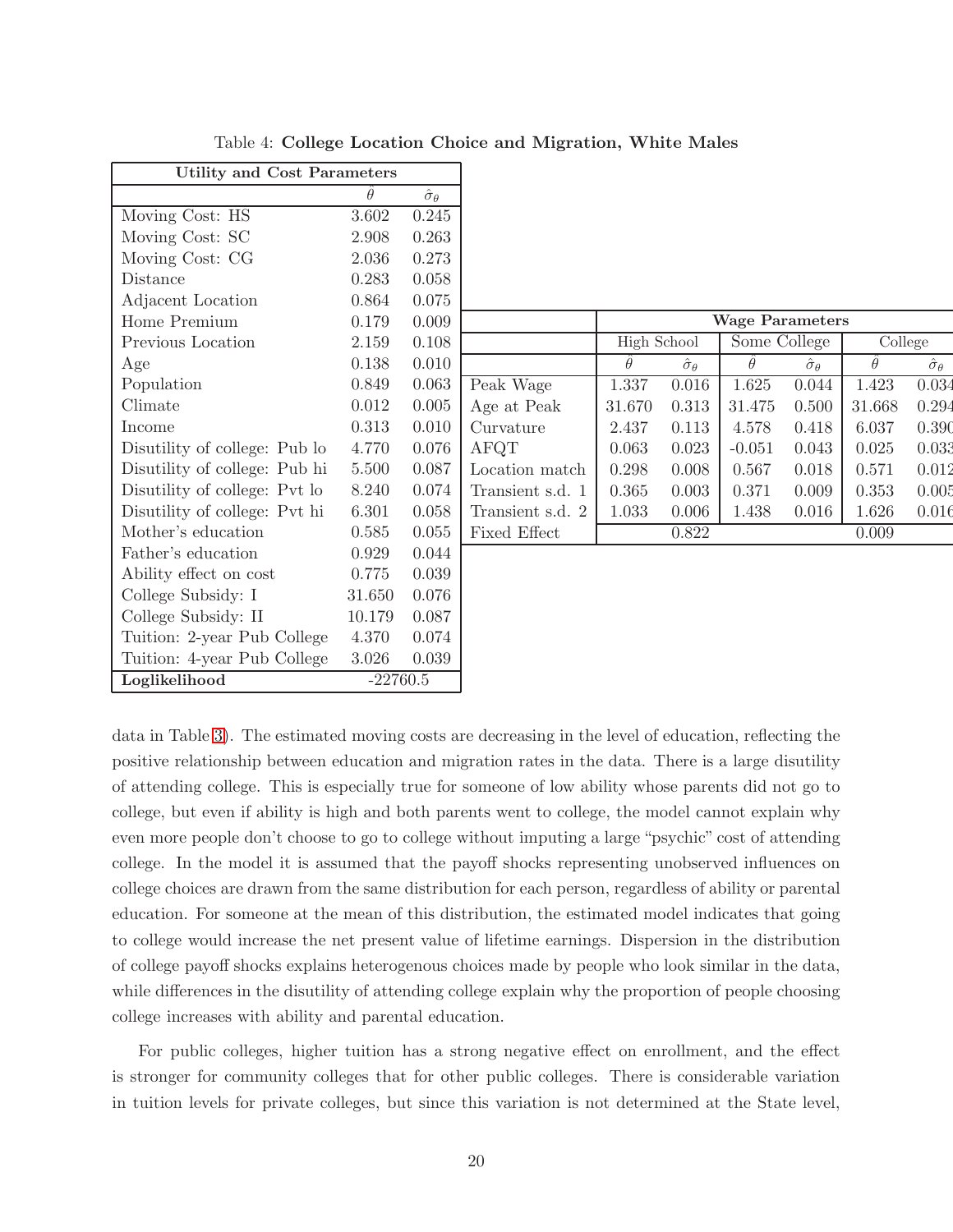the effect of differences in private college tuition cannot be inferred from locational choices, as is done here for public colleges. Instead, it is assumed that private college tuition is determined in a national market, so that the tuition level for each private college type is held constant across locations. This means that the effects of private college tuition are subsumed in the estimates of the private college "disutility" parameters.

The results in Table [4](#page-19-0) indicate that subsidies have a very significant effect on college enrollments. The effect is much stronger for community colleges than for other public colleges. As was mentioned above, the channels through which this effect operates are not clear. One possibility is that subsidies are used to provide financial aid to students; this could be analyzed by introducing data on financial aid provided by each college. Another possibility is that subsidies allow a richer menu of course offerings, making college enrollment a more attractive alternative, particularly in the case of community colleges.

# 6 Conclusion

The data indicate that there are strong economic incentives to migrate from low-wage to high-wage locations. Using a dynamic programming model of expected income maximization to quantify these incentives, it is found that they do in fact generate sizable supply responses in NLSY data. There are also big differences across States in the extent to which higher education is subsidized, and these State subsidies are apparently motivated to a large extent by a perceived interest in having a highly educated labor force. Given the finding that workers respond to migration incentives, it might be expected that State subsidies would have the intended effect, in the sense that States that provide more generous subsidies induce more people to go to college. It is then reasonable to conclude that even if some of these people subsequently move elsewhere, the costs of migration are such that most people will choose to stay, so that subsidies increase the level of human capital in the local labor force. The preliminary evidence presented here suggests that more generous subsidies actually do have significant effects on college enrollments. The strongest effects are found for community colleges, which are financed to a large extent by subsidies at the local level in many States. Much work remains before reasonable conclusions can be drawn about the policy implications of these results.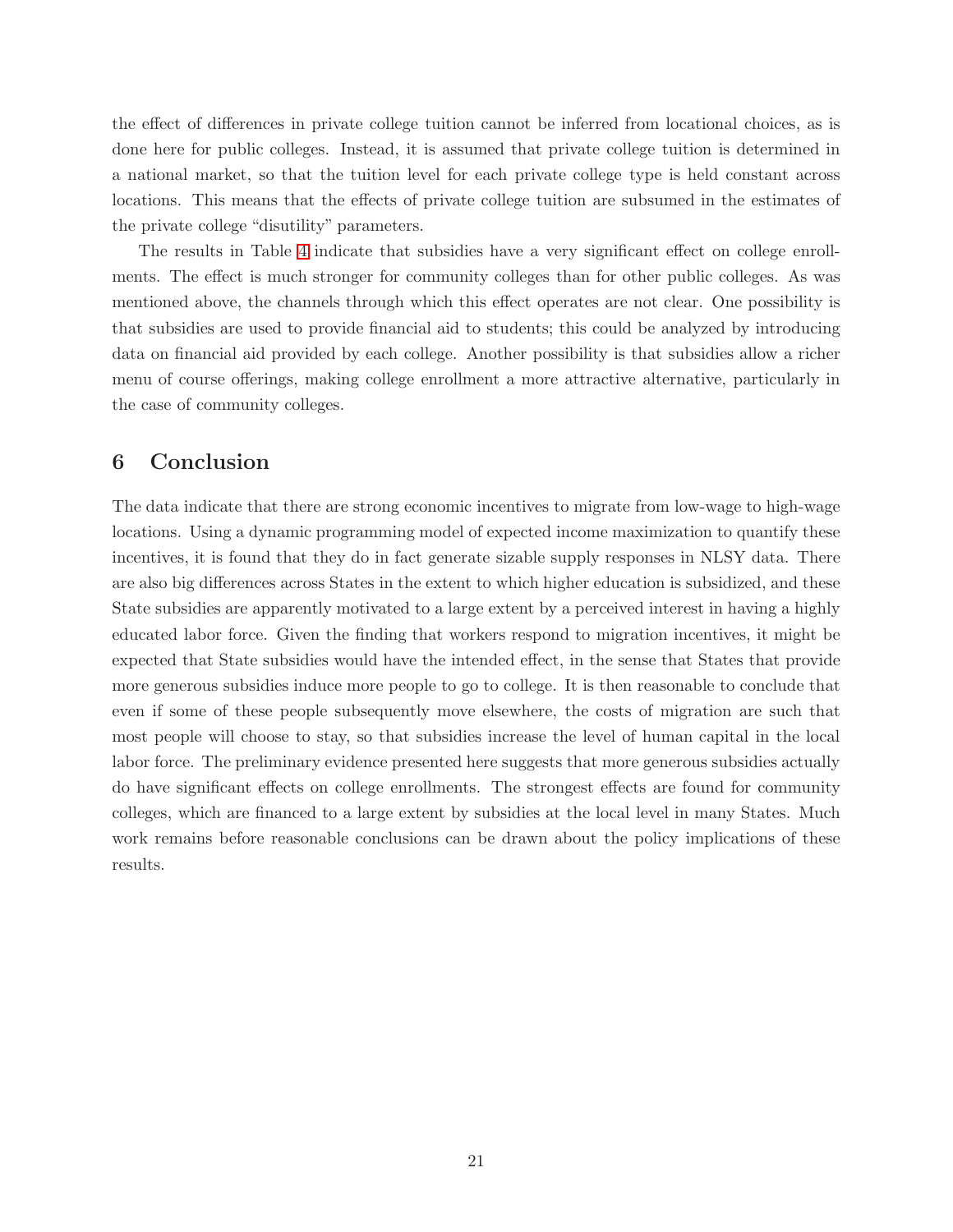# References

- <span id="page-21-10"></span>Aghion, P., Boustan, L., Hoxby, C., and Vandenbussche, J. (2009). The causal impact of education on economic growth: Evidence from the United States. Unpublished, Harvard University.
- <span id="page-21-1"></span>Bishop, K. C. (2008). A dynamic model of location choice and hedonic valuation. Unpublished, Washington University in St. Louis.
- <span id="page-21-8"></span>Bound, J., Groen, J., Kezdi, G., and Turner, S. (2004). Trade in university training: cross-state variation in the production and stock of college-educated labor. Journal of Econometrics, 121(1-  $2$ :143 – 173. Higher education (Annals issue).
- <span id="page-21-12"></span>Bound, J. and Holzer, H. J. (2000). Demand shifts, population adjustments, and labor market outcomes during the 1980s. Journal of Labor Economics, 18:20–54.
- <span id="page-21-7"></span>Card, D. and Krueger, A. B. (1992). Does school quality matter? returns to education and the characteristics of public schools in the united states. The Journal of Political Economy, 100(1):1– 40.
- <span id="page-21-6"></span>Card, D. and Lemieux, T. (2001). Dropout and enrollment trends in the postwar period: What went wrong in the 1970s? In Gruber, J., editor, An Economic Analysis of Risky Behavior Among Youth, pages 439–482. University of Chicago Press, Chicago.
- <span id="page-21-4"></span>Dynarski, S. (2000). Hope for whom? Financial aid for the middle class and its impact on college attendance. National Tax Journal, 53(3 Part 2):629–662.
- <span id="page-21-5"></span>Dynarski, S. M. (2003). Does aid matter? Measuring the effect of student aid on college attendance and completion. The American Economic Review, 93(1):279–288.
- <span id="page-21-0"></span>Gemici, A. (2011). Family migration and labor market outcomes. Unpublished, New York University.
- <span id="page-21-11"></span>Greenwood, M. J. (1997). Internal migration in developed countries. In Rosenzweig, M. R. and Stark, O., editors, Handbook of Population and Family Economics, volume 1B. Elsevier Science, North-Holland, Amsterdam, New York and Oxford.
- <span id="page-21-9"></span>Groen, J. A. (2004). The effect of college location on migration of college-educated labor. Journal of Econometrics,  $121(1-2):125 - 142$ . Higher education (Annals issue).
- <span id="page-21-2"></span>Kane, T. J. (2006). Public intervention in post-secondary education. In Hanushek, E. and Welch, F., editors, Handbook of the Economics of Education, volume 2, pages 1369 – 1401. Elsevier Science, North-Holland, Amsterdam, New York and Oxford.
- <span id="page-21-3"></span>Kane, T. J. (2007). Evaluating the impact of the D.C. tuition assistance grant program. Journal of Human Resources, XLII(3):555–582.